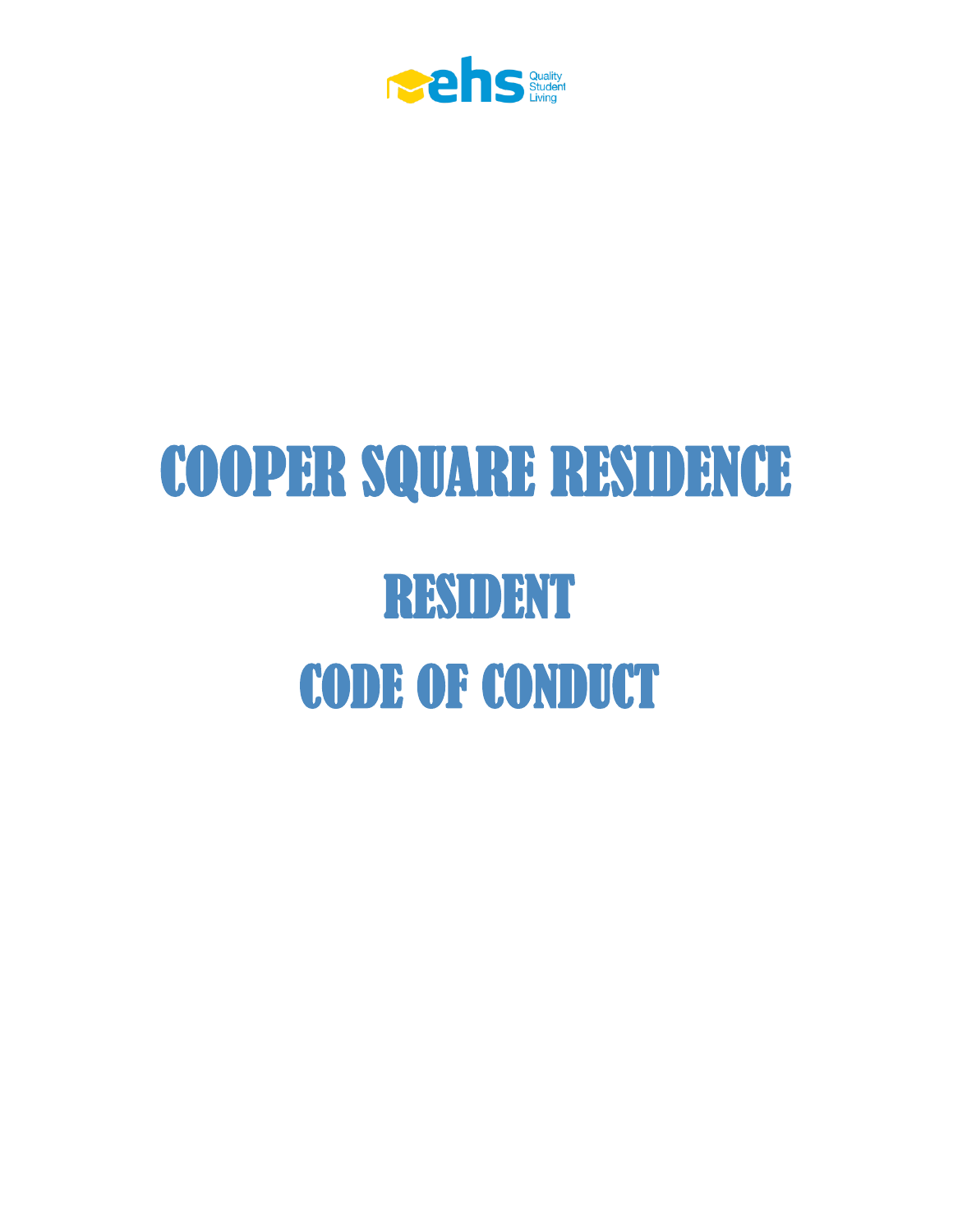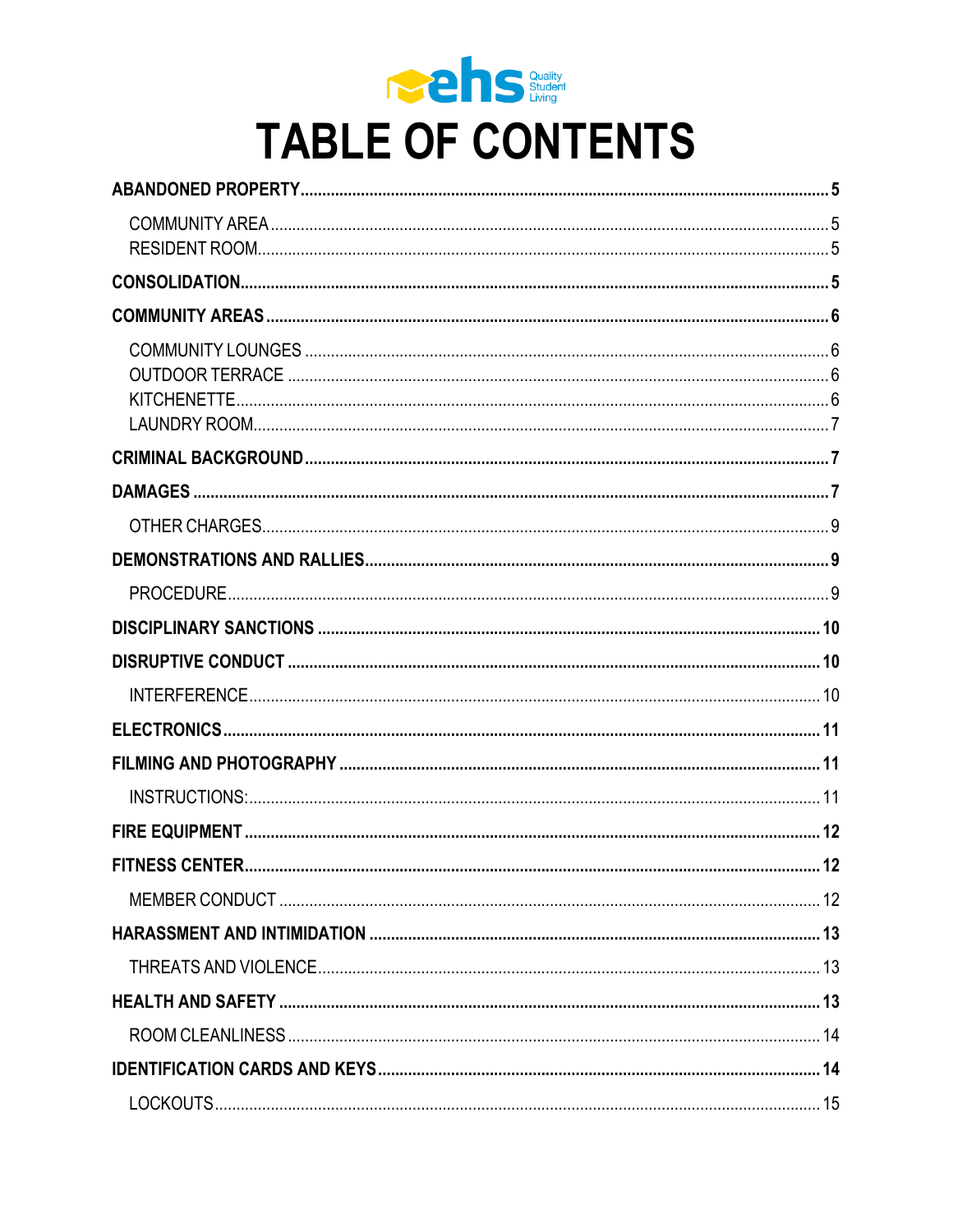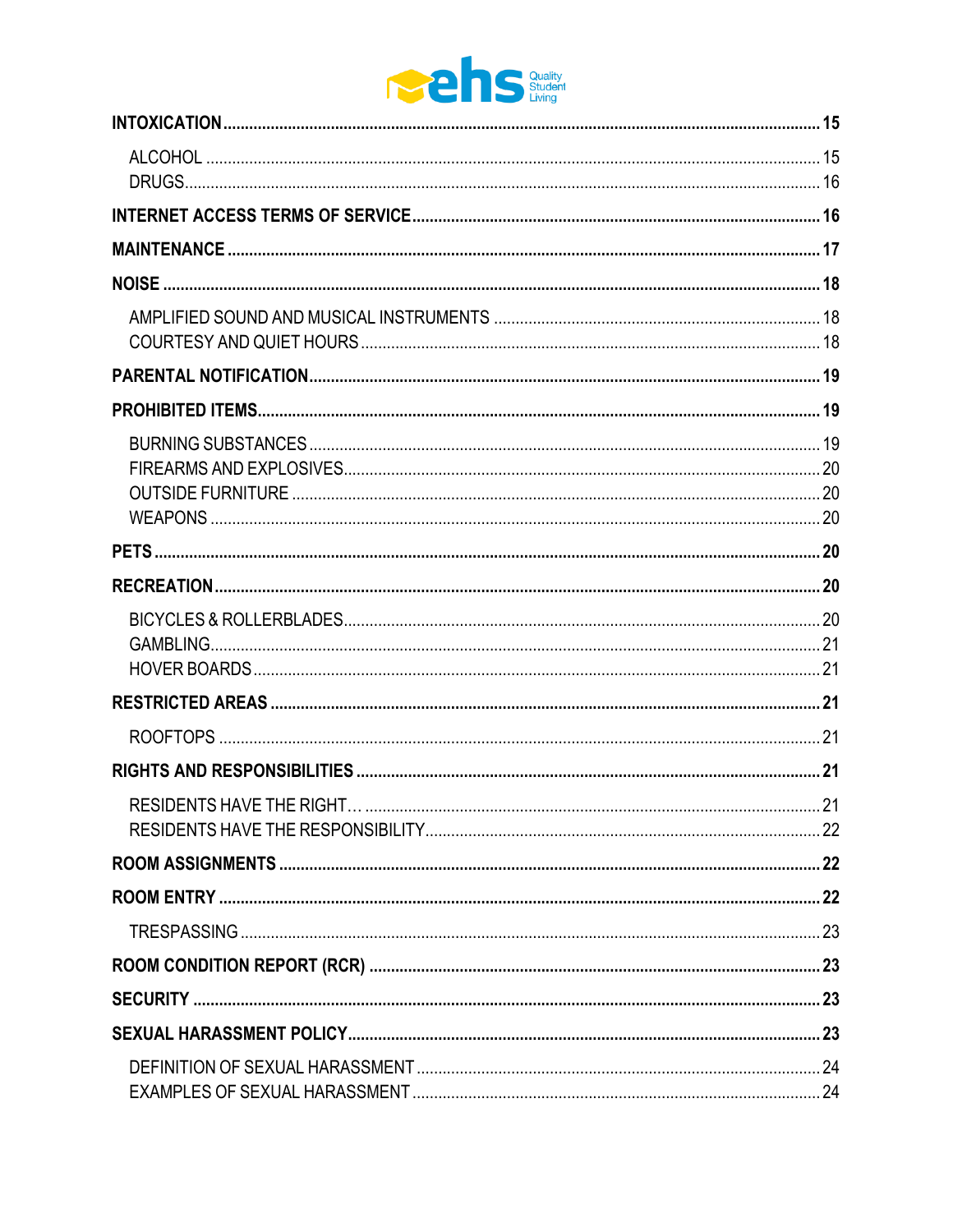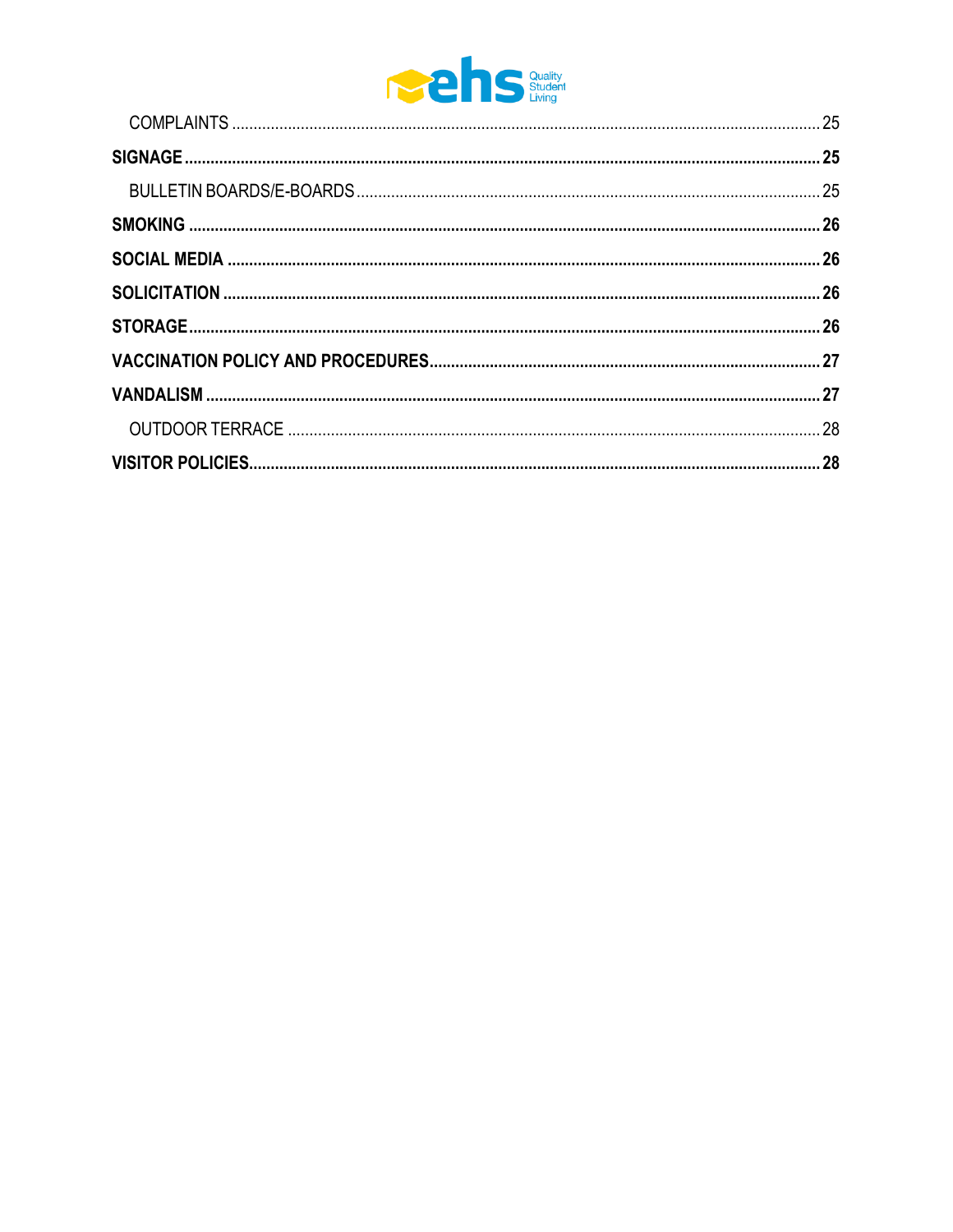## **POLICIES**

s resident at Educational Housing Services, you are a visitor in our home, and we expect you to act responsibly and appropriately at all times. There are a few important policies that you need to be aware of and abide by to make our community a more pleasant experience for you and everyone else living **in the set of and abide by to make our community a more pleasant experience for you and everyone else living** in our residence. Any violation of these rules, other policies or laws, whether included in this Guide or not, will result in the appropriate [disciplinary sanction](#page-9-3) by EHS, your school, and possibly the legal authorities.

Living in a community involves learning to use new freedoms wisely and adjusting to a new environment where rules which may be different than ones you are accustomed. Most residents will make this adjustment without difficulty. A few residents are unable or unwilling to do so, and their behavior may interfere with the environment.

<span id="page-4-4"></span>It is the responsibility of all our residents to become familiar with the policies in this guide and comply with them. Residents that do not comply with the EHS policies stated in the Code of Conduct Guide and [License](https://assets.ctfassets.net/vne2flhojsyj/5A0C1jXU6al1WHT3nINDj2/13393d9ddfbed55bab832e9ee4663ff3/Official_Cooper_Square.pdf)  [Agreement](https://assets.ctfassets.net/vne2flhojsyj/5A0C1jXU6al1WHT3nINDj2/13393d9ddfbed55bab832e9ee4663ff3/Official_Cooper_Square.pdf) will face disciplinary actions. These sanctions might vary depending on the severity of the violation and are treated on a case-by-case scenario.

### <span id="page-4-0"></span> **ABANDONED PROPERTY**

#### <span id="page-4-1"></span>**COMMUNITY AREA**

Residents are encouraged to keep personal items secure in their rooms. Public areas of the residences (including lounges, community bathrooms, hallways, etc.) are not intended for storage of personal belongings. Items found that are left behind in public space, given to security or an EHS staff member will be placed in a "Lost and Found" area for seven days. After this period, these items will be considered abandoned and will be discarded. If an item is left behind and taken by another individual, EHS will attempt to recover the item; however, EHS is not financially responsible for the item if it cannot be recovered.

#### <span id="page-4-2"></span>**RESIDENT ROOM**

If a resident vacates an assigned space and leaves personal possessions whether intentionally or unintentionally, these items will be considered abandoned property. All items left behind will be removed, recycled or donated. EHS is not responsible for any items left in the rooms/residence and will not be responsible for the replacement or compensation of abandoned property.

### <span id="page-4-3"></span> **CONSOLIDATION**

Please remember that the double occupancy rooms are intended for two residents respectively. When a vacancy becomes available in a shared space, another roommate or roommates will be found immediately. If you are in a shared unit that has a vacancy, or if you are scheduled to vacate, please be aware that we may show your unit to prospective residents. You will be emailed or telephoned first and if there is no answer we will knock on your door before entering. You are permitted to only occupy your side of the room at all times.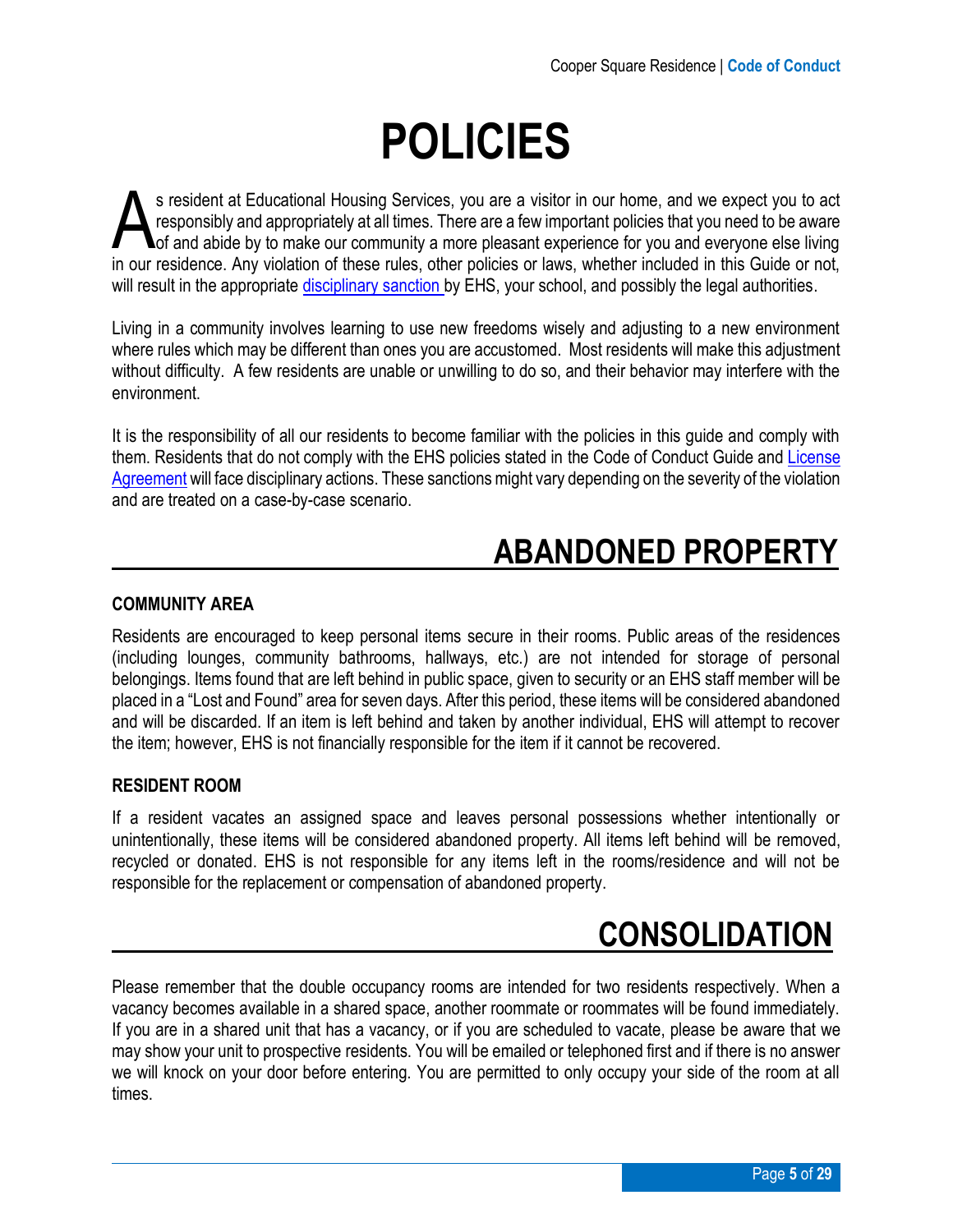Please do not allow visitor(s) to sleep or settle into the unoccupied space/area, as we may have a new arrival. We will make every effort to give you at least 24-hour notice prior to your roommate's arrival.

### <span id="page-5-0"></span> **COMMUNITY AREAS**

#### <span id="page-5-1"></span>**COMMUNITY LOUNGES**

There are community lounges (lower level and outdoor terrace) open to residents and meant for gathering, studying, and relaxing. All residents using these spaces must follow the below rules:

- Be respectful of others and mindful that this is community space.
- Be courteous during organized events.
- All activities held in common areas must have a person that oversees the event/activity.
- During events recreational activities are prohibited such as: video games, loud music, and loud conversations as it may be disruptive to the event.
- No tampering with the displayed artwork/decorations or televisions.
- Furniture must be utilized appropriately and cannot be moved from its original location.
- Please dress appropriately, wear shoes, shirts and pants/shorts/skirts at all times.
- Be responsible for your own personal items, should you leave something behind please read the following policy: [Abandoned property policy](#page-4-4)
- Residents wishing to reserve any community lounge for an event, must request it by contacting the building Student Life staff.
- Clean up after yourself before leaving the lounge so everyone can enjoy a clean environment.
- No sleeping in public places.
- Public spaces are under 24-hour surveillance.

#### <span id="page-5-2"></span>**OUTDOOR TERRACE**

There is an outdoor terrace located on the  $7<sup>th</sup>$  floor. There are tables and seating for your convenience. The terrace is open from 8am - 9pm. There is no alcohol or smoking allowed the terrace. Also, please be aware there are resident apartments on this floor as well, please respect their privacy. Should noise levels go beyond acceptable limits or residents misuse this space, we will have no choice but to close it permanently.

#### <span id="page-5-3"></span>**KITCHENETTE**

There is a kitchenette in your suite and is provided for residents in the suite to use. We ask that all residents abide by the simple rules below so everyone in the suite can enjoy the space:

- Clean up after yourself.
- Dispose of your trash in proper bins.
- Rinse out the sink and do not clog it by removing food from drain.
- Do not place any items near the stovetop.
- <span id="page-5-4"></span>• Be attentive to your cooking/food. Do not leave the kitchen while your food is cooking.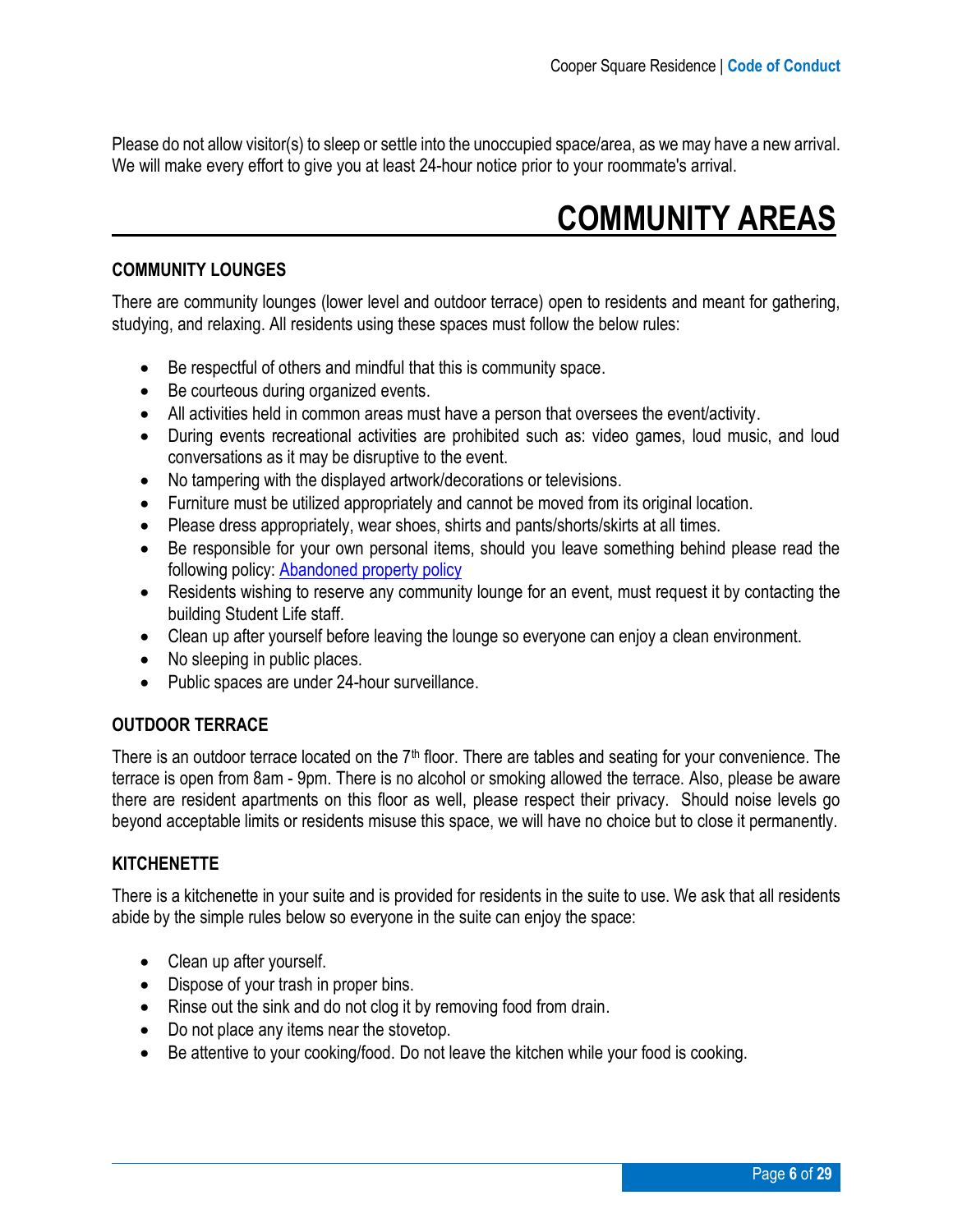#### **LAUNDRY ROOM**

Please be mindful of your laundry. If you leave your laundry too long in a machine, someone may choose to move it for you. If you leave it unattended, EHS nor the Landlord are responsible for items damaged, stolen or removed. After 48 hours, the staff will discard an[y items left unattended.](#page-4-4) If you are found guilty of damaging property and/or stealing you will be held financially and legally responsible and may face removal from the residence. Please remember you are on camera.

### <span id="page-6-0"></span> **CRIMINAL BACKGROUND**

Educational Housing Services does not permit persons who are required to register as sex offenders or major offenders under the laws of any state or nation to reside in any EHS residence. Any person requesting to live in EHS housing must disclose any such registration requirement. Failure to disclose will result in involuntary removal from EHS housing and forfeiture of any deposit or fees paid for housing.

EHS reserves the right on a case-by-case basis to deny the request of any person to reside in EHS housing or to involuntarily remove any person already admitted to EHS housing due to the conviction of any felony or misdemeanor offense which, in the judgment of the EHS, indicates that the person who has been convicted of such an offense has the potential to disrupt the normal functioning of EHS housing, engage in conduct that may endanger the health or safety of any person residing in EHS housing, including self, or otherwise negatively impact the residential community.

The decision of whether or not to deny the request for EHS housing or remove any person already admitted to EHS housing and the seriousness of the felony or misdemeanor offense or educational institution disciplinary infraction upon which such decision is based is at the sole discretion of the College and is not subject to appeal.

### <span id="page-6-1"></span> **DAMAGES**

If your suite or room has sustained damage beyond the usual wear and tear, the cost of the repair will be charged to you at the time of check-out or during your stay. Below is a list of charges for items within your room. Just because an item and charge is listed here, does not mean that you have that item in your room. You are, however, responsible for all items that are applicable to your room and residence.

| <b>DESCRIPTION</b>              | <b>CHARGE</b> |
|---------------------------------|---------------|
| Air Conditioner Knob            | \$20.00       |
| Air Conditioner Unit            | \$150.00      |
| <b>Base Molding</b>             | \$150.00      |
| <b>Basin</b>                    | \$225.00      |
| <b>Bathroom Door</b>            | \$500.00      |
| Bathroom Door Knob              | \$50.00       |
| <b>Bathroom Door Saddle</b>     | \$150.00      |
| Bathroom Floor Tiles (per tile) | \$50.00       |
| Bed                             | \$250.00      |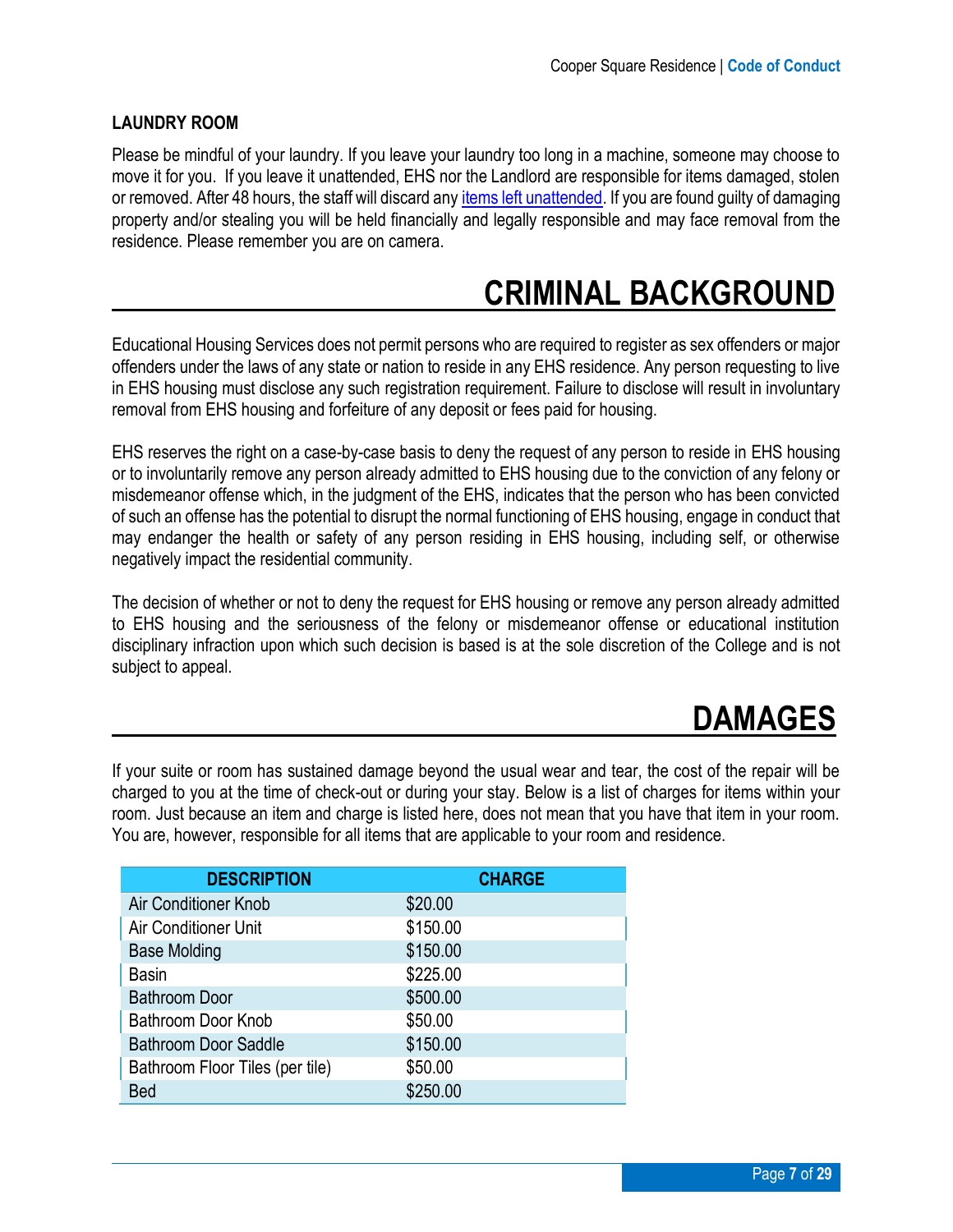| Blinds (per blind)                 | \$100.00                         |
|------------------------------------|----------------------------------|
| Cable/Fittings                     | \$10.00 per fitting, plus repair |
| Chair                              | \$125.00                         |
| Closet/Armoire Door                | \$200.00                         |
| Closet/Armoire Door Knob           | \$50.00                          |
| <b>Desk</b>                        | \$300.00                         |
| Door                               | \$500.00                         |
| Door Defacement (inside/out)       | \$150.00                         |
| Drawers for beds/desks/nightstands | \$75.00                          |
| <b>Fire Evacuation Sign</b>        | \$50.00                          |
| <b>Fire Safety Notice</b>          | \$40.00                          |
| <b>Floor Tiles</b>                 | \$150.00 per tile                |
| <b>Key Board Tray</b>              | \$50.00                          |
| <b>Key Lock</b>                    | \$400.00                         |
| <b>Light Fixtures</b>              | \$150.00                         |
| Main Room Floor Tiles (per tile)   | \$100.00                         |
| <b>Mattress</b>                    | \$150.00                         |
| <b>Medicine Cabinet</b>            | \$250.00                         |
| <b>Medicine Cabinet Mirror</b>     | \$100.00                         |
| <b>Medicine Cabinet Shelves</b>    | \$25.00 per shelf                |
| Microwave                          | \$150.00                         |
| Microwave Plate                    | \$50.00                          |
| Mirror                             | \$100.00                         |
| Paint/Repair Ceiling               | \$250.00                         |
| Paint/Repair One Wall              | \$100.00                         |
| Painting (Full Room)               | \$350.00                         |
| Refrigerator                       | \$400.00                         |
| <b>Refrigerator Shelving</b>       | \$75.00                          |
| Rod                                | \$25.00                          |
| <b>Room Lighting Fixtures</b>      | \$150.00                         |
| Room Sign                          | \$75.00                          |
| <b>Shelves</b>                     | \$25.00 per shelf                |
| <b>Shower Fixtures</b>             | \$350.00                         |
| <b>Shower Rod</b>                  | \$25.00                          |
| Smoke Detector Device/CO2          | \$150.00                         |
| <b>Toilet</b>                      | \$250.00                         |
| <b>Toilet Paper Roll Dispenser</b> | \$25.00                          |
| <b>Toilet Seat Cover</b>           | \$25.00                          |
| <b>Toilet Tank Cover</b>           | \$100.00                         |
| <b>Towel Rod</b>                   | \$25.00                          |
| Tub Re-glazing                     | \$350.00                         |
| <b>Window Stoppers</b>             | \$150.00                         |
| Window/Glass replacement           | Cost invoiced                    |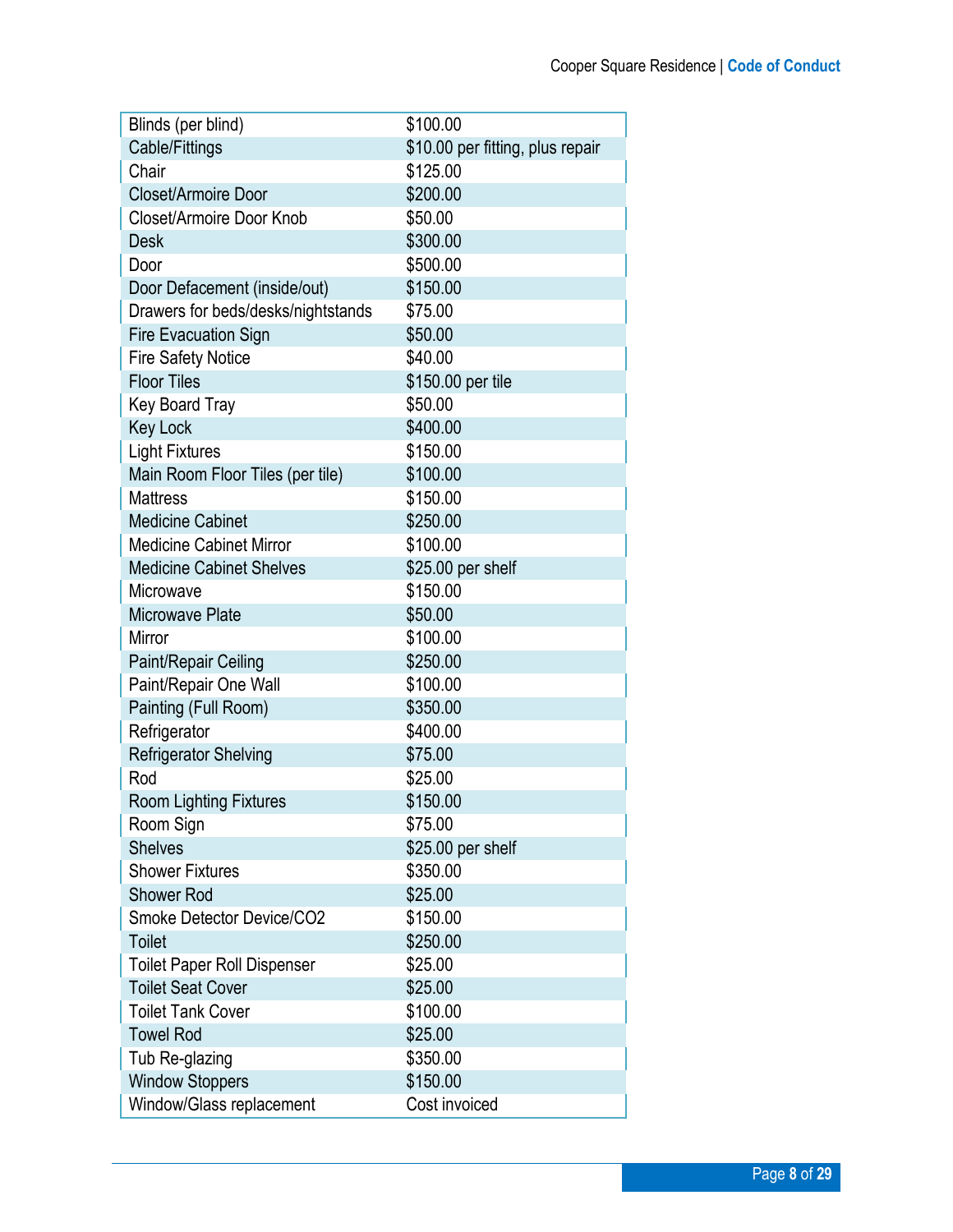| <b>DESCRIPTION</b>            | <b>CHARGE</b> |
|-------------------------------|---------------|
| <b>Building ID</b>            | \$10.00       |
| Improper Checkout fee         | \$150.00      |
| <b>Unauthorized Appliance</b> | \$100.00      |
| <b>Cleaning Fee</b>           | \$100.00      |
| <b>Bulk Item Removal</b>      | \$100.00      |
| <b>Furniture Disassembly</b>  | \$150.00      |
| Room Key                      | \$50.00       |
| Bedroom Key                   | \$50.00       |
| Alcohol Policy - No Alcohol   | TBD           |

#### <span id="page-8-0"></span>**OTHER CHARGES**

### <span id="page-8-1"></span> **DEMONSTRATIONS AND RALLIES**

Educational Housing Services believes that members or groups within the EHS community have the right to express their views on a particular issue or cause. Demonstration and rallies, however, should not interfere with the operation of the residence or the institutions it serves. EHS has an obligation to protect the safety and welfare of its residents, staff, and surrounding community. Therefore, demonstrations and rallies must be nonviolent and considerate of the rights of all members of the EHS community. Demonstrations, rallies, and distribution of materials are permissible in properly designated areas, provided the following procedures are complied with:

#### <span id="page-8-2"></span>**PROCEDURE**

- Members of the EHS community (residences and staff) must seek approval to use EHS-designated property and/or facilities for staging a demonstration or rally.
- Advance notice of a demonstration or rally and the expected number of participants as well as what actions the participants intend to take must be submitted in writing by completing the Demonstrations and Rallies form. This form can be requested by emailing [StudentLife@studenthousing.org.](mailto:StudentLife@studenthousing.org) This form will be reviewed by the Senior Vice President of Student Life.
- Once approval is granted for a demonstration/rally, individuals organizing the event are responsible for ensuring that it is conducted in a responsible manner.
- In order to preserve an atmosphere in which a free exchange of ideas may flourish, it is necessary that standards of behavior be maintained to ensure the safety of all members of the EHS community and the unimpeded operation of the company. Hence, EHS reserves the right to take steps to address inappropriate conduct.
- The location of a demonstration/rally will be clearly defined by the Senior Vice President of Student Life. Participants of a demonstration/rally may not block access to the residence facilities. EHS reserves the right to cordon off these specific sites.
- Educational Housing Services reserves the right to notify the local police in advance of a demonstration/rally. The police may be on call to prevent any infraction of local laws.
- If the demonstration is to be held on the street, the New York Police must be notified, and a permit must be secured depending on size of demonstration.
- Only EHS residents may participate.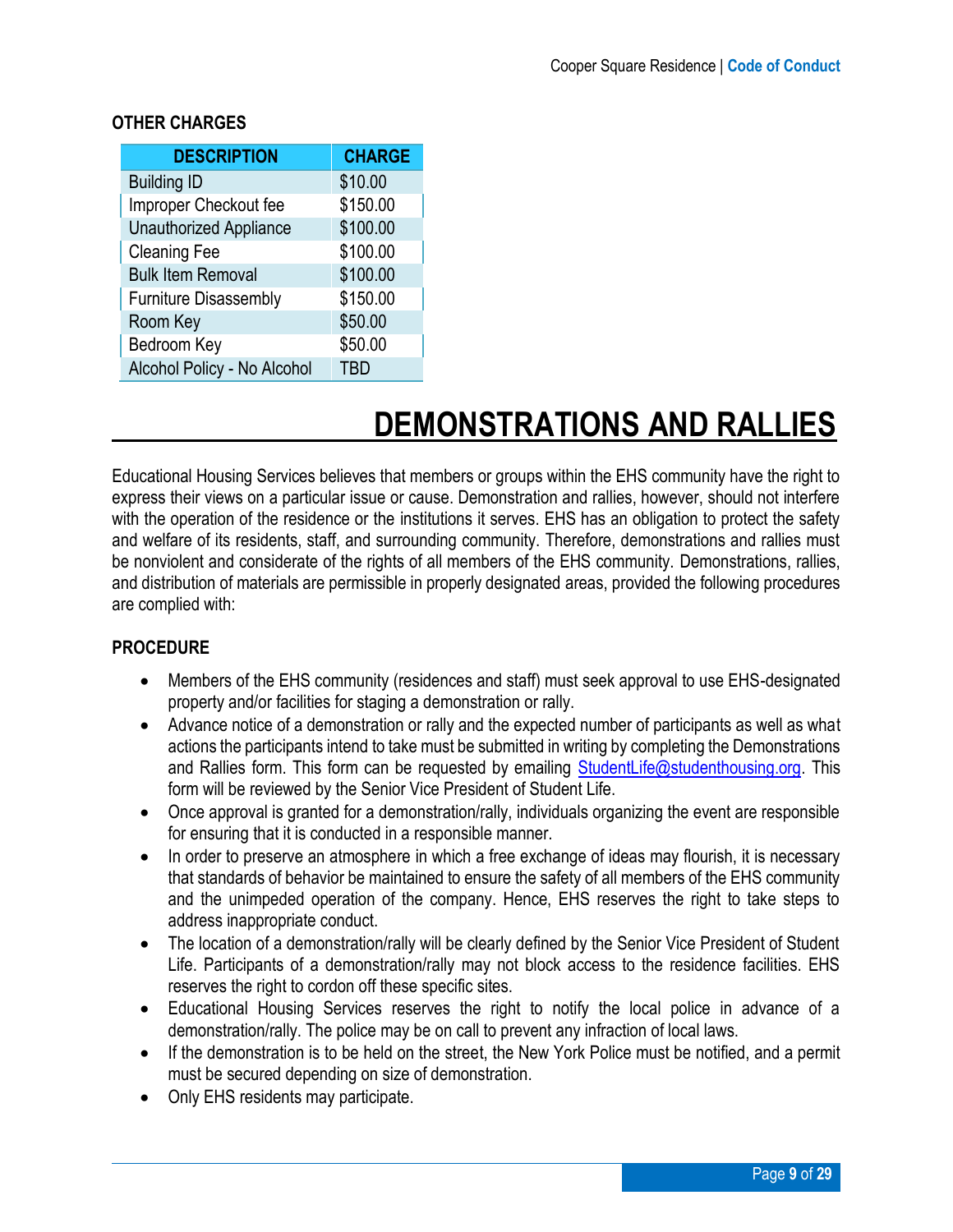<span id="page-9-3"></span>**Note:** Failure to comply with the above guidelines constitutes a breach of agreement and may lead to the cancellation of any demonstration/rally.

### <span id="page-9-0"></span> **DISCIPLINARY SANCTIONS**

Residents can expect fairness from the EHS staff in addressing alleged violations of the Residence Policies and terms. Failure to comply with the terms of a sanction will be considered further violation and may result in additional, extended and more severe sanctions.

Below are sample actions that a resident can be sanctioned when violating any EHS policy or procedure. Keep in mind that your school/company might have additional Disciplinary sanctions.

#### **Sanctions may include, but are not limited to:**

- Written Warning
- Disciplinary Fines
- Educational Projects
- Community Service
- Referral for Substance Abuse Evaluation, Education and/or Treatment
- Referral for Personal Counseling
- Restitution for Damages
- Disciplinary Probation
- Required Room or Building Reassignment
- Loss of Visitor Privileges
- Probation
- Suspension from the Residence
- Expulsion from the Residence without a refund
- Referral to Public Law Enforcement Agencies
- Parental Notification

### <span id="page-9-1"></span> **DISRUPTIVE CONDUCT**

Disorderly, disruptive or aggressive behavior that interferes with the general comfort, safety or welfare of a person or group is prohibited. Interference with the freedom of another person or group to move about in a lawful manner is prohibited. No resident shall create a condition that endangers or threatens the safety or well-being of himself/herself or others - this is includes EHS staff members, security guards and building staff.

#### <span id="page-9-2"></span>**INTERFERENCE**

No resident shall intentionally or recklessly interfere with an Educational Housing Services Staff member or other college officials exercising her/his assigned duties.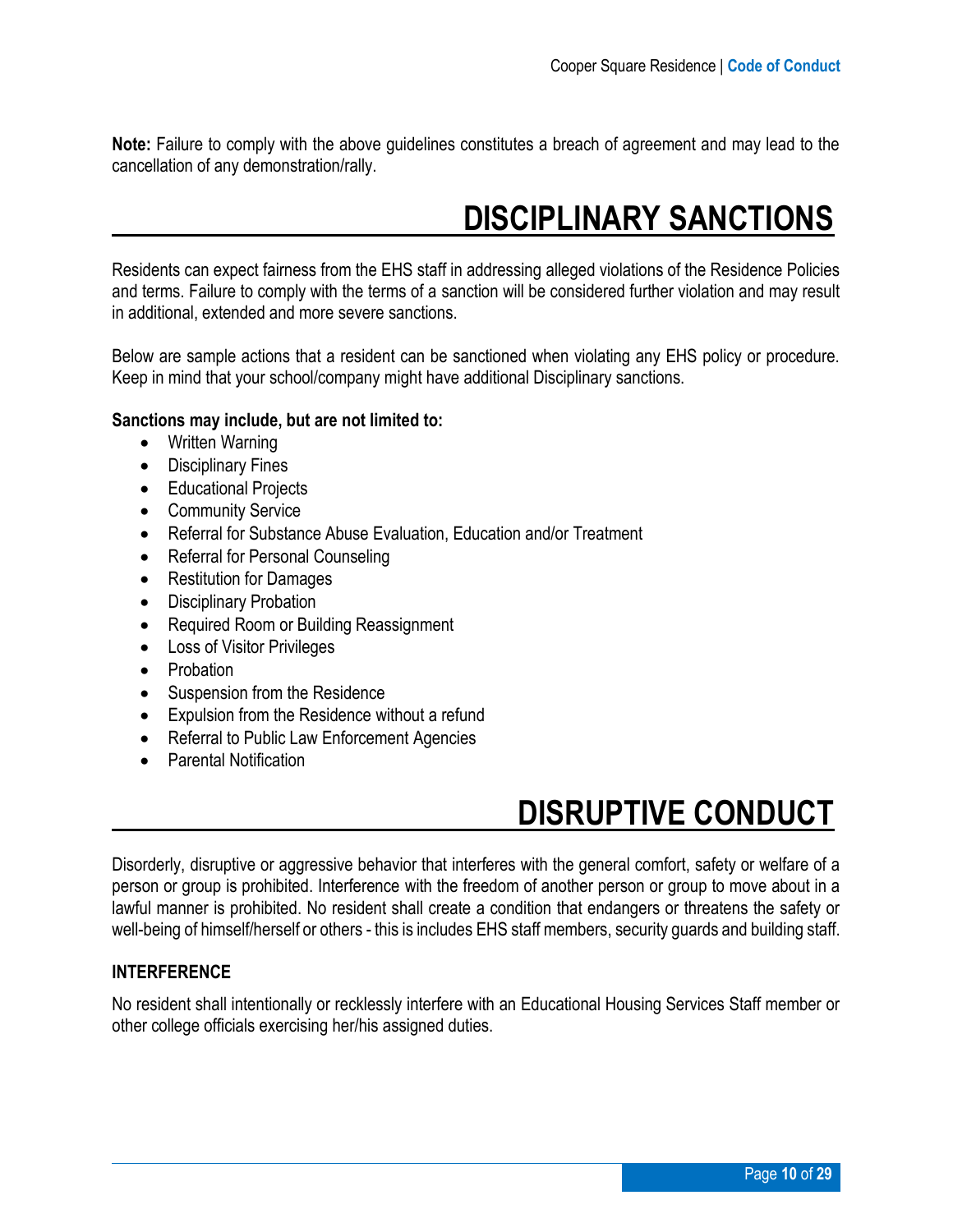### <span id="page-10-0"></span> **ELECTRONICS**

Educational Housing Services is not responsible for any personal electronic equipment, including computers, brought into the residence. All residents should connect their electrical/electronic equipment, including computers, to power surge protective devices to minimize potential damage to their personal property.

### <span id="page-10-1"></span> **FILMING AND PHOTOGRAPHY**

Filming or photographing in the common areas of EHS facilities (e.g., lounges, hallways, and elevators) is generally prohibited. Special permission may be granted to residents at EHS who wish to film or photograph at EHS to fulfill course-related assignments.

#### **Resident filming/photographing at EHS is subject to the following:**

- Filming/photographing may be performed only in the designated areas approved.
- Rooms must be reserved for filming/photographing.
- Filmmakers and photographers must obtain the written consent of anyone who is filmed or photographed.
- Any exceptions must be approved in advance in writing by an Associate Director.

#### <span id="page-10-2"></span>**INSTRUCTIONS:**

- Residents must complete and sign the [Resident Film/Photograph](https://assets.ctfassets.net/vne2flhojsyj/7cev8JkwdHMOIghtsBzMWR/e81b2cc1f0b91d1f13985d41f737a116/Filming_Request_Form.pdf) Request Form.
- All participants must be at least 18 years old. Any non-resident participants must go through standard building security procedures and must provide identification to enter the residence.
- Residents must complete a [Release](https://assets.ctfassets.net/vne2flhojsyj/7cev8JkwdHMOIghtsBzMWR/e81b2cc1f0b91d1f13985d41f737a116/Filming_Request_Form.pdf) Form for each person participating in the filming or photographing (including crewmembers and people being filmed/photographed). The EHS Release Form is not in lieu of any release forms or other documentation the resident may need from their school.
- No identifying marks of EHS or the building may appear in the film or photos and there must be no indication that the filming or photographing is being done at an EHS facility or the name of the building (e.g., The St. George or The New Yorker or Cooper Square). No references to EHS or the name of the building shall be permitted.
- No nudity, indecency or pornography is permitted.
- The completed request must be submitted for approval to the Associate Director within your building.
- A room reservation must be made for the times indicated. No films or photographs may be copied or uploaded to the internet or sent via MMS or email or other electronic transmission, except in strict compliance with course requirements. To the extent the resident wishes to submit the film or photographs for purposes outside of course requirement, prior written approval of the EHS Senior Vice President of Student Life and General Counsel must be obtained.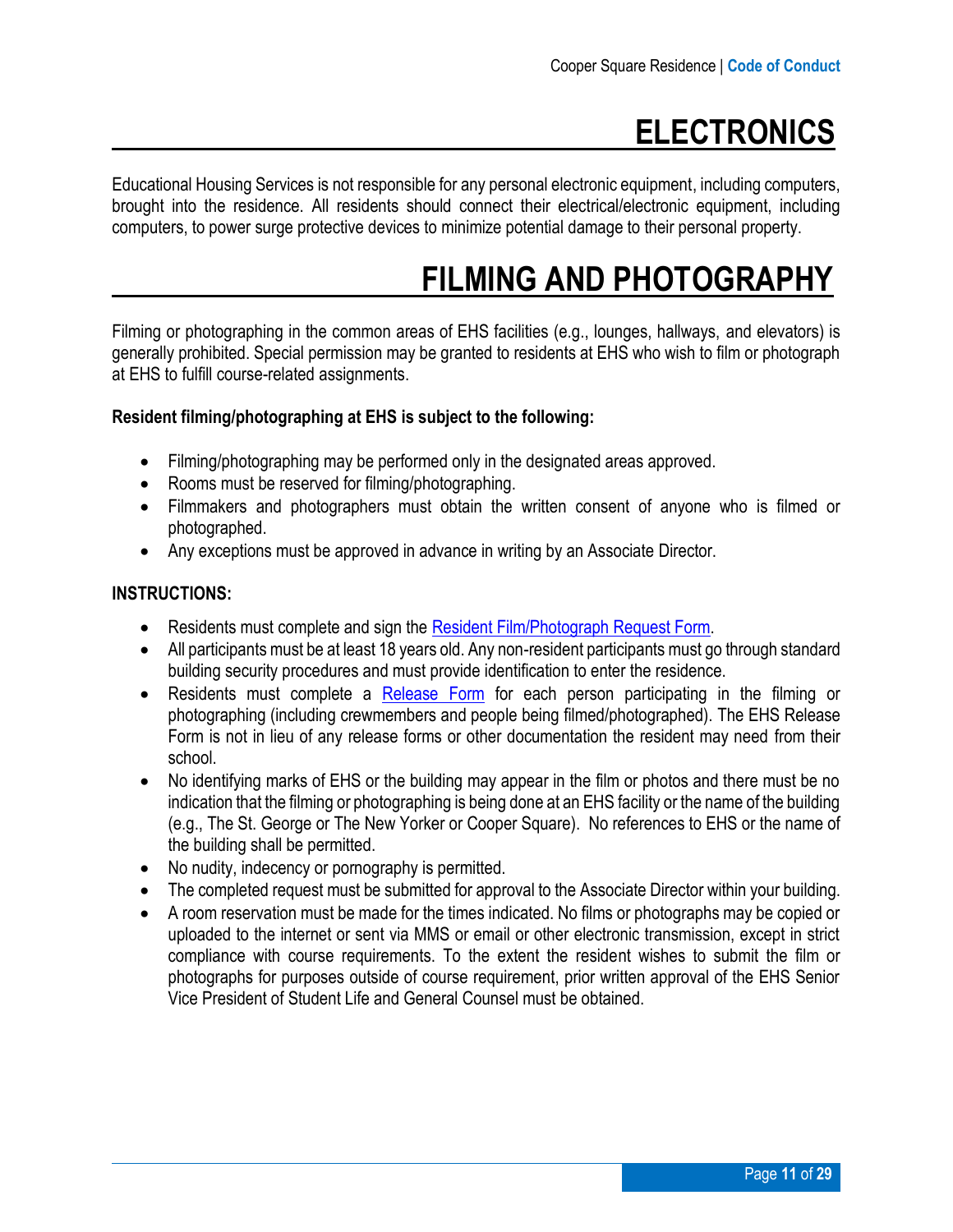### <span id="page-11-0"></span> **FIRE EQUIPMENT**

Tampering with fire equipment such as fire alarms, fire extinguishers, sprinkler systems, exit signs, and common area smoke detectors is prohibited. Violations include, but are not limited to:

- Removing smoke alarm from rooms (this includes taking out batteries or removing from hard wire)
- Removing a fire extinguisher from its prescribed location
- Discharging a fire extinguisher for any purpose other than putting out a fire
- Setting false alarms
- Tampering with the covers on fire alarm pull stations
- Tampering with common area and room sprinkler systems

Any action by a resident that places other residents at risk will result in the violator being held financially responsible to all costs associated. Additionally, the violator will be subject to [disciplinary action](#page-9-3) taken by EHS, their school and/or legal authorities.

### <span id="page-11-1"></span> **FITNESS CENTER**

By residing at the Cooper Square Building, EHS residents have access to the Fitness Center located in the lower level. EHS requires all residents that move into the building to accept our EHS Fitness Center Waiver which can be viewed by [clicking here.](https://assets.ctfassets.net/vne2flhojsyj/2Ajr3RbAkP2hbK3kUMyimR/eb6d5b23e4471ca0e31b2c9f1f9562b3/CQ_Fitness_Center_Waiver.pdf) Educational Housing Services makes no representations, warranties, guaranties or promises regarding the Fitness Center at the Cooper Square building, including its facilities, services, availability or otherwise and EHS shall have no liability for any injuries occurring as a result of a resident's use of the fitness center. You are only permitted to use the Fitness Center if you have signed a release. Access is a privilege and can be taken away if residents don't follow EHS policies. Resident's visitors are not permitted to use the Fitness Center.

EHS does not operate, manage or control it the fitness center. The fitness center at Cooper Square is entirely independent of EHS. Residents will not be entitled to any monetary compensation or damages from EHS, and EHS shall be held harmless, in the event of any temporary or permanent closure of, or reduction in amenities available at the fitness center. EHS does not assume any responsibility, risk or liability for your use of the fitness center and hereby expressly disclaims the same. By using the facility, you agree to the terms of this paragraph.

#### <span id="page-11-2"></span>**MEMBER CONDUCT**

- No cell phone or camera use is allowed in the facility and residents should not take videos or photograph anyone using the Fitness Center.
- Training of residents within the fitness center is not allowed. If found doing so the trainer and resident may lose access privileges.
- No smoking, drugs, or alcohol are permitted, and residents may not use equipment while under the influence.
- No loud and/or abusive language.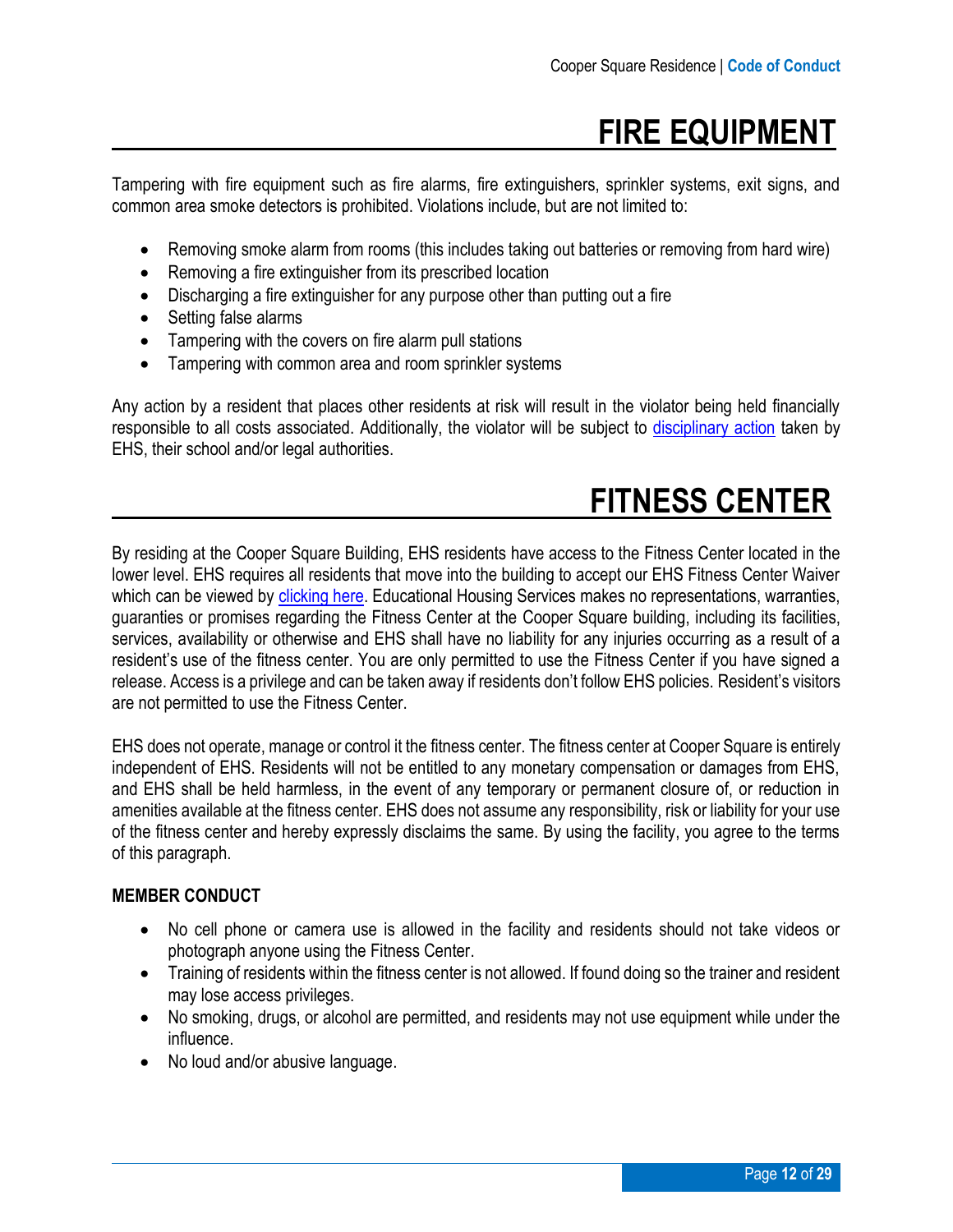- No vandalizing or defacing materials or property including equipment, furniture, walls or any other aspect of the Fitness Center. If residents are found tampering with any equipment, they will be charged with all fees associated with the repair.
- Residents should not remove materials, equipment or property from the Fitness Center without authorization.
- Indecent exposure, voyeurism, exhibitionism, or other lewd and lascivious acts is not allowed.
- Residents should wear a shirt and closed-toed athletic shoes.
- Skateboards, hover boards, in-line skates, roller skates, scooters or other sports equipment are not allowed within the facility.
- Sleeping in the Fitness Center or any communal area is not allowed.
- Everyone must clean up after oneself while using any part of the facility; this includes re-racking weights when finishing a set in the free weight area.

### <span id="page-12-0"></span> **HARASSMENT AND INTIMIDATION**

Residents living in any EHS residence have the right to live free of intimidation, harassment or bullying. If after an investigation, EHS determines that a resident is harassing, bullying, or intimidating another resident, EHS may take appropriate action to cause such behavior to cease including, without limitation, terminating the License Agreement and right to be in the residence.

#### <span id="page-12-1"></span>**THREATS AND VIOLENCE**

<span id="page-12-3"></span>Do not engage in, or threaten to engage in, any behavior that endangers the health or safety of another person or oneself.

### <span id="page-12-2"></span> **HEALTH AND SAFETY**

#### **FACE MASKS**

Residents are encouraged to wear a face covering in public spaces.

#### **ROOM CLEANLINESS**

In the event that adequate health and safety standards are not maintained or that the condition of the room discourages roommates, EHS will take [disciplinary action.](#page-9-3) Residents are expected to [clean up](http://s3.amazonaws.com/ehs-website-production/assets/assets/original/CQLiving.pdf) after themselves. An inability to do this or any deviation from a reasonable disposal method will result in cleaning fees assessed to the resident in addition to sanctions. EHS reserves the right to enter resident rooms at any time without warning to inspect and assess health and safety conditions.

In order to determine compliance with the rules or with federal, state and local laws and to check for any repairs needed, we conduct Health and Safety Inspections a minimum of once per semester and when there is a reasonable cause to believe that a violation has occurred or is taking place. EHS personnel may obtain evidence while conducting the inspection, which may later be used by the law enforcement agencies in the prosecution of criminal behavior. Please [click here](http://s3.amazonaws.com/ehs-website-production/assets/assets/original/CQLiving.pdf) to visit the Health and Safety procedures. Any confiscated item will be donated to local charities or discarded immediately.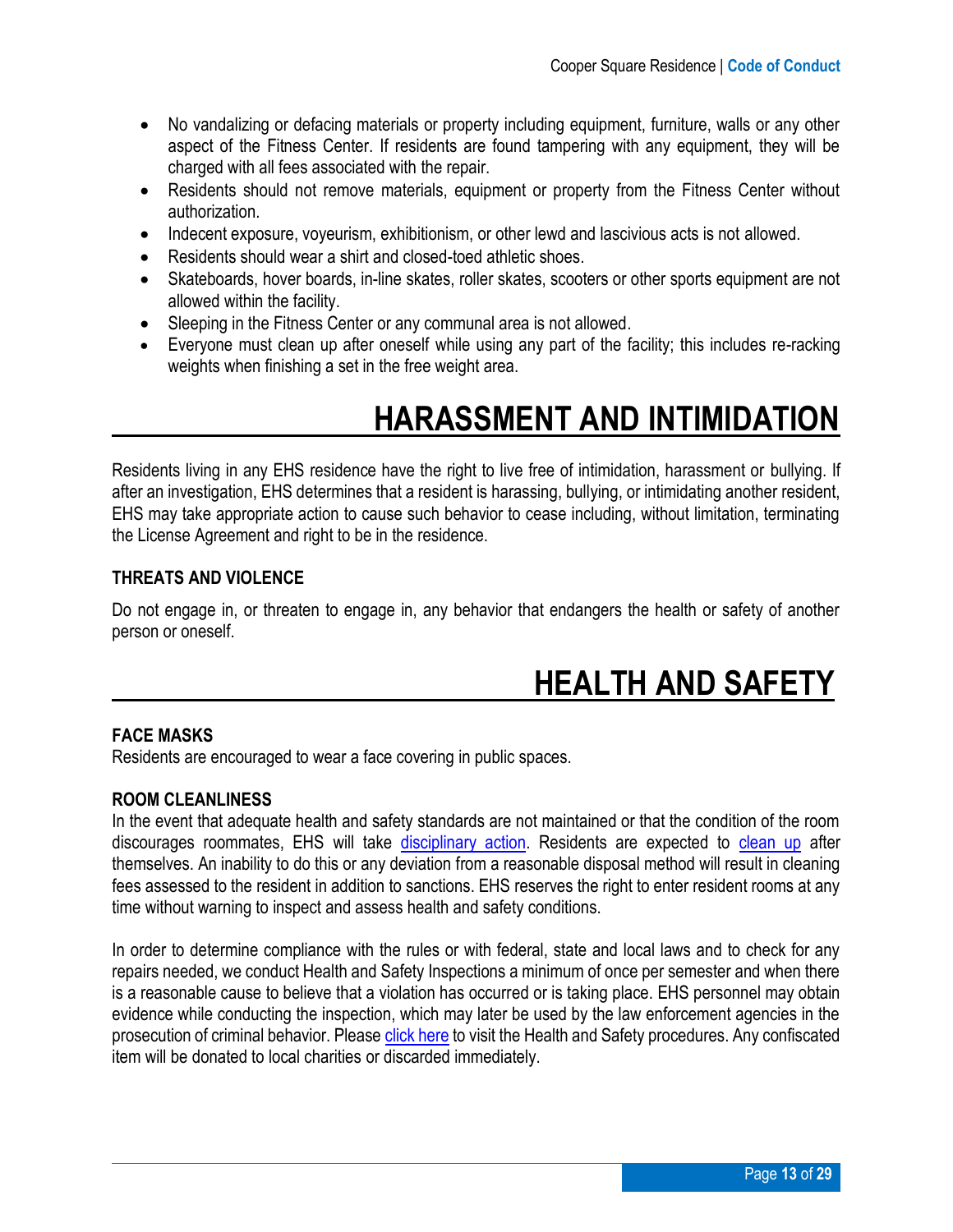If it is found that a resident's room is not up to health and safety standards (i.e. cleanliness, hazardous wiring, etc.) the resident will be given 24 hours to correct. If, upon re-inspection, the room still does not pass, the resident may be fined, face probation sanctions and/or be evicted.

#### **Residents are not authorized to have any of the following items;**

- Halogen lighting equipment
- Electric or gas-powered heaters
- Candles, incense, pipes (including water pipes or bongs)
- Flammable decorations such as Christmas lights etc.
- Furniture, refrigerator or microwave (not provided by EHS)
- Illegal substances of any nature
- Explosives, fireworks or [weapons](#page-19-2) of any kind
- Smoke laden materials/vapors, fog machines, and/or instruments
- Hover boards, self-propelled scooters

Weapons include instruments used to inflict harm, or that could reasonably cause fear or inflictions of harm, and any item that may be deemed weapons under applicable laws, including but not limited to a pistol, revolver, shotgun, rifle, firearm, stun gun, BB or pellet gun, taser, electronic dart gun, and other instrument that launches a projectile by pressure resulting from combustion of propellant material, including a weapon related to or using air, sound, flare, hunting, or springs; bombs, grenades, mines, explosives, or incendiary device (which can include "ignition devices", aerosols and fireworks) and daggers, stilettos, swords, switchblade knives, gravity knives having a blade exceeding four inches in length; and including parts, components, spare parts, or ammunition relating to the above. A disarmed weapon is a weapon.

If these items are found in the room they will be confiscated. Residents will be given seven (7) days to determine where to send their items. After this time period all items will be disposed of. Please note that alcohol, drugs or drug paraphernalia will be disposed of immediately.

#### <span id="page-13-0"></span>**CLEANLINESS**

You are responsible, and you share responsibility with your roommate(s), for keeping your room clean and free of any damage. We do not provide cleaning services in the residence. Dirty or untidy rooms can cause roommate problems as well as extermination issues. [Click here](#page-12-3) for our Health & Safety policies.

### <span id="page-13-1"></span> **IDENTIFICATION CARDS AND KEYS**

All ID/keys are the property of EHS and must be returned when you finish your stay with us. Lost or stolen ID/keys should be reported immediately to the EHS Student Life Office, replacement cost for the ID is \$10.00 each and replacement cost for apartment and room key is \$50.00 each (rates subject to change). By presenting a police report to our Student Life Office we will waive this fee for the first lost card. Do not install any additional lock(s) on your room. Residents are not allowed to lend their EHS ID/Key to anyone. If someone is found with an EHS ID/Key that doesn't belong to them, the resident will fac[e disciplinary sanctions](#page-9-3) including possible expulsion and the ID/Key will be confiscated.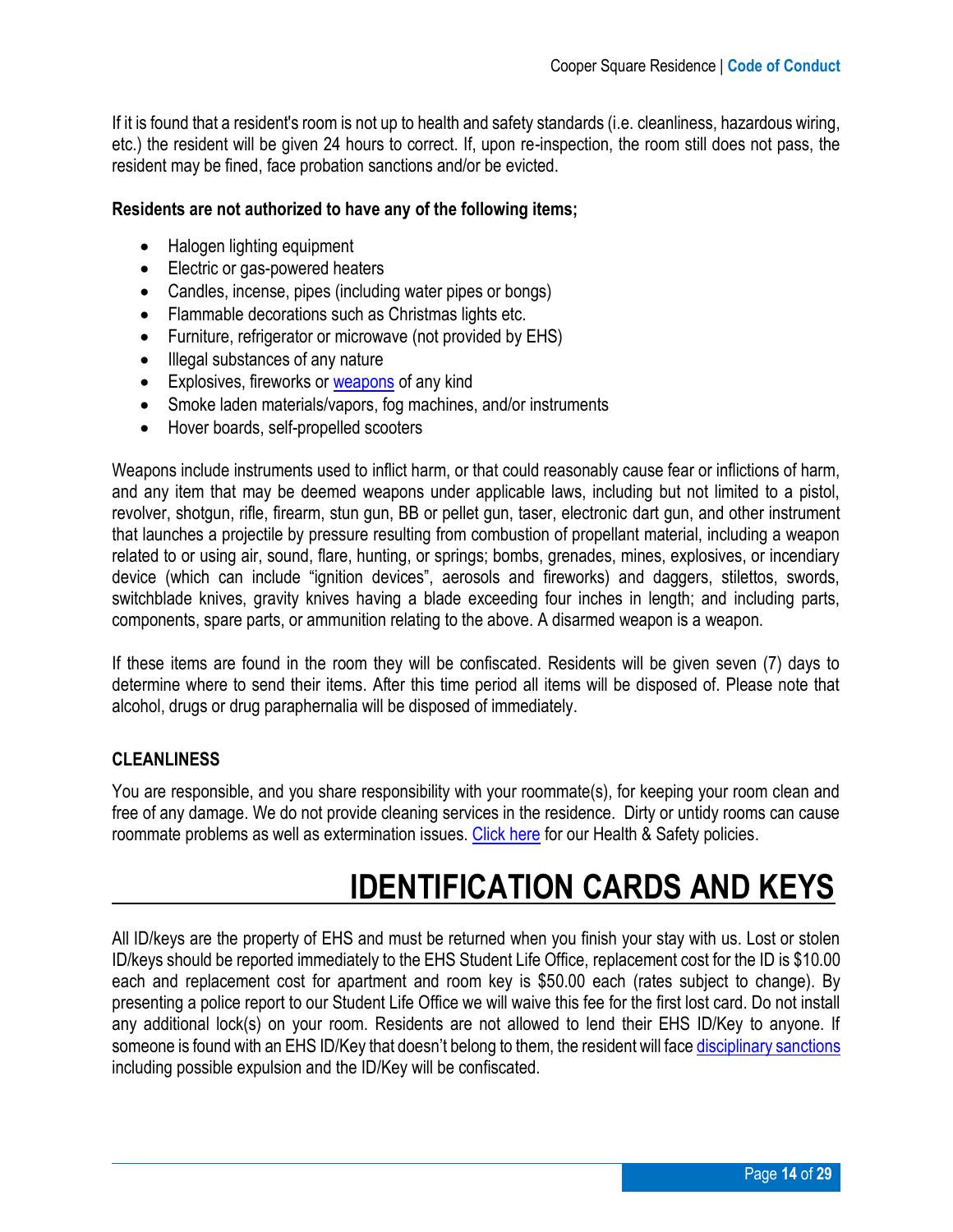#### <span id="page-14-0"></span>**LOCKOUTS**

Please understand that it is your responsibility to carry your ID and key with you at all times. If you are locked out, please follow these steps:

- All residents should go to the Security Desk in the Lobby if office is closed.
- You will need to show valid ID.
- Security will escort you to your room.

**ID Cards**: Should any resident lost their EHS ID card, there will be a \$10.00 replacement fee. **Key Replacement:** Should any resident lose their keys, there will be a \$50.00 replacement fee per key. **Lock Change**: Should any resident damage their lock they will be billed a \$400.00 replacement fee.

### <span id="page-14-1"></span> **INTOXICATION**

Intoxication whether from alcohol, narcotics or prescription medicine, is not acceptable justification for irresponsible or inappropriate behavior. Residents of legal age who consume alcohol are expected to do so in moderation and in a manner that ensures other residents' rights to privacy, sleep and study. When a staff member is alerted of a resident who becomes incapacitated as a result of drinking or drug use, they will seek medical attention by calling 911. Residents will be financially responsible for the costs of the medical care including ambulance and/or hospitalization and will face [disciplinary action.](#page-9-3) In addition, loud or disruptive behavior, interference or drinking habits that are disruptive or injurious to the health of individuals will not be tolerated and [disciplinary action](#page-9-3) will be taken which could lead to removal from the building and forfeitures of all monies paid.

#### <span id="page-14-2"></span>**ALCOHOL**

Residents are required to abide by all federal, state and local laws and regulations and the policies of Educational Housing Services and their school regarding the use, sale, and distribution of alcoholic beverages. The Cooper Square Residence is a dry building, which means that NO ALCOHOL is allowed anywhere in the residence. All residents, regardless of age, must refrain from bringing alcohol into the building those who violate this policy will face [disciplinary sanction.](#page-9-3)

- Any liquor that is found in the building will be confiscated and poured out.
- Kegs, beer balls, and other mechanisms or devices that promote the purchase, storage and distribution of alcoholic beverages in bulk quantities, or that allow unregulated access to alcoholic beverages by any means, are prohibited.
- Alcoholic beverages may not be sold or distributed by a resident or visitor in any residence. This prohibition includes, but is not limited to, parties at which alcoholic beverages are served and for which contributions or donations to offset the costs of the party are sought.
- Residents found to be intoxicated (including those who have to seek medical treatment for intoxication) may be subject to the appropriate [disciplinary sanction](#page-9-3) by Educational Housing Services, your school and by legal authorities.
- Public intoxication is prohibited. Anyone violating this policy may be arrested or transported to the hospital at his/her own expense and will face judicial sanctions.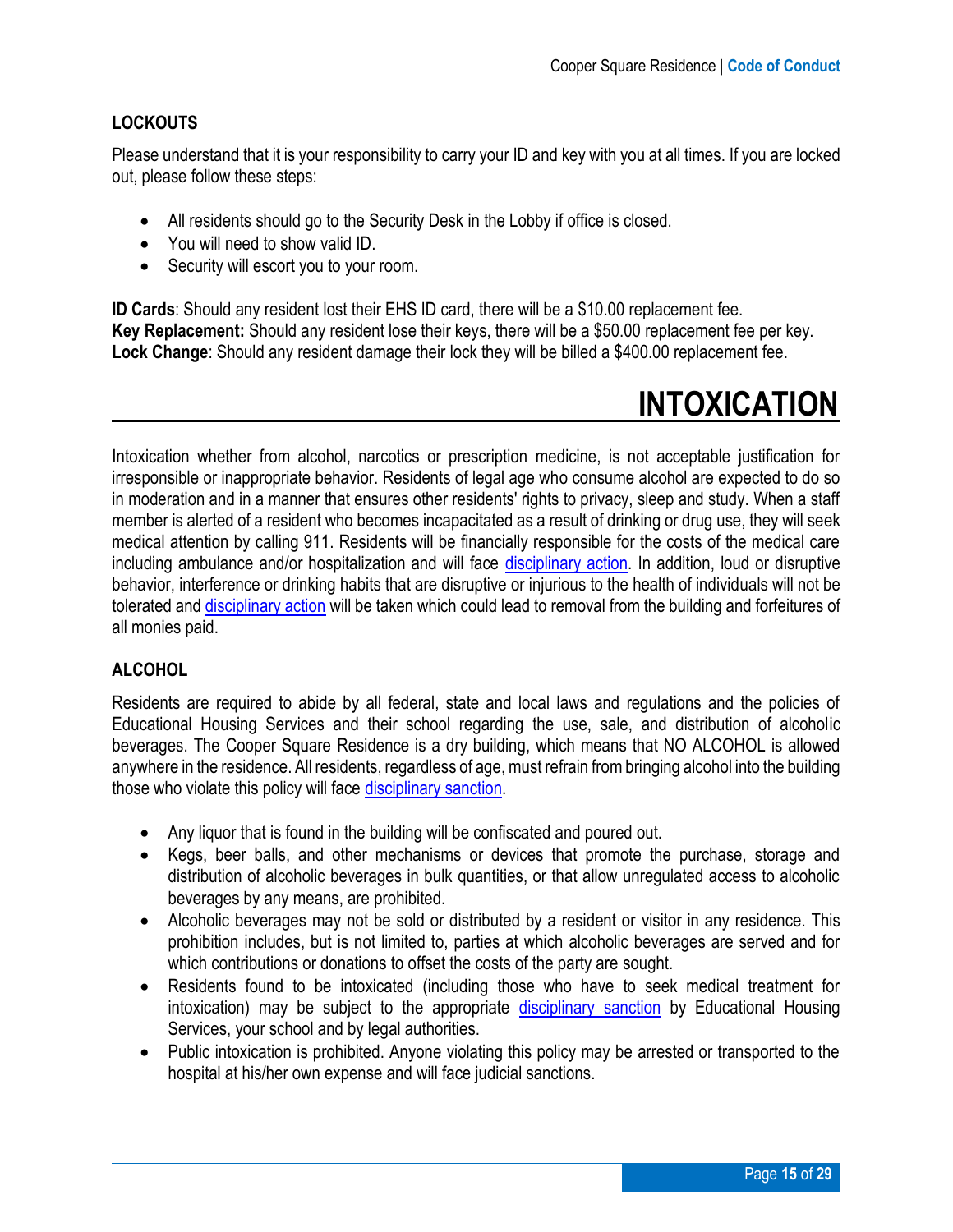**Please note:** If you are contracted through your school to live at EHS and your campus permits alcohol in their dorms the non-alcohol policy still applies. Security and the EHS staff reserve the right to refuse access to anyone attempting to bring in alcohol.

#### <span id="page-15-0"></span>**DRUGS**

Residents are required to abide by all federal, state and local laws and regulations and the policies of Educational Housing Services, regarding the use, sale, and distribution of controlled substances despite its changing legal status in other jurisdictions. Marijuana is an illegal substance in the State of New York and is strictly prohibited in any residence. There is no legal medical marijuana in the state of New York regardless of the legality of medical marijuana in other jurisdiction. If we find any resident or visitor to a residence room to be in possession of or using, selling or distributing marijuana or other controlled substances (or in the case of prescription drugs, without a valid prescription) within any residence, we will contact the New York City Police Department. Your license agreement will be immediately terminated, your rights to live in any EHS residence will cease and all monies paid forfeited, and you will be required to vacate the premises.

### <span id="page-15-1"></span> **INTERNET ACCESS TERMS OF SERVICE**

All residents are required to accept the [Internet Access Terms of Service.](http://www.mmm.edu/offices/information-technology/network-use-online-policy.php) This Agreement takes effect when you sign the EHS Check-in form upon move in and will remain effect until you vacate EHS housing. [Click](http://www.mmm.edu/offices/information-technology/network-use-online-policy.php)  [here](http://www.mmm.edu/offices/information-technology/network-use-online-policy.php) to view this agreement.

The terms and conditions of the Internet Access Agreement may be modified and revised from time-to-time with notice provided to you of such modification or revision. Your continued use of the services will constitute your agreement to the agreement as modified or revised.

You agree to use reasonable care while using any equipment provided to you and you will not tamper with, damage, remove, or move the equipment. Also, you are required to promptly notify EHS of and pay for any damage you cause, or any third party causes to the equipment. In addition, you provide permission for EHS' employees, agents, contractors, and representatives to enter your room without prior notice to install, maintain, inspect, repair and remove the equipment.

To the extent you would like to permit someone else to use your computer to use the internet service, you should ensure that that person is aware of the terms and conditions of this Agreement, and agrees to abide by them. If he or she refuses to agree to the terms and conditions herein, you should not permit him or her to use the internet services.

In addition, EHS reserves the right to terminate or restrict your use of the internet services, without notice to you, for any or no reason whatsoever.

Pay for any fees for third party services (for example, music downloads) that you use, and comply with the terms of use applicable to the third-party internet services.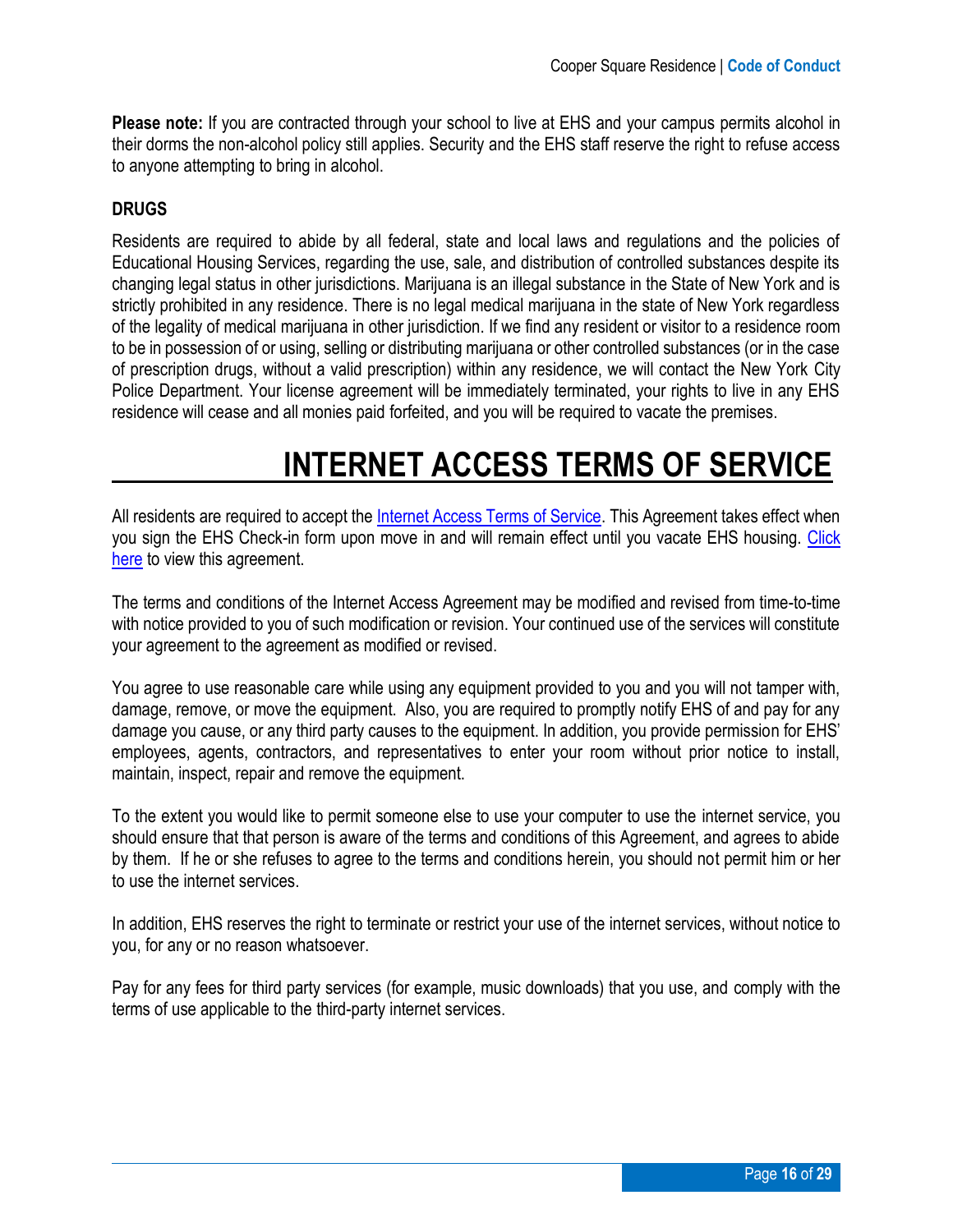### <span id="page-16-0"></span> **MAINTENANCE**

If you discover an issue in your room that needs attention from maintenance staff, please report it to the Student Life Office. If the office is closed, please send an email to [CooperSquare@studenthousing.org.](mailto:CooperSquare@studenthousing.org)

Neglecting to report a problem (leaky faucet, water damage, etc), could lead to further, more complicated problems. If you damage anything, you will have to repay the building for the cost of repairs (or replacements). If the resident is found responsible for causing the issue (i.e. flushed paper towels or hard objects down the toilet), you may be responsible for the costs of cleaning and repair. EHS cannot service or repair any furnishings or equipment provided by residents.

Residents are not permitted to paint or make any alterations to their rooms. Do not put any nails, screws, hooks or any sticky substances in/on the wall. You will be responsible for any damage caused to the room. [Click Here](https://www.studenthousing.org/student-life/cooper-square/maintenance-and-repairs) to learn how to request a repair.

#### **EXTERMINATION PROCEDURES**

In order to protect the general health and safety of all our residents the following guidelines must be followed. There is an exterminator who performs weekly maintenance in common areas. If you find that you need to utilize this service, please submit an extermination request by [clicking here.](http://www.studenthousing.org/repairs)

#### **EXTERMINATOR RECOMMENDATIONS**

Please keep your room free of debris and keep all food in sealed containers to help prevent a bug problem. We highly recommend that all unused boxes and plastic bags are properly disposed. Do not leave either item on the floor as this creates a breeding ground for unwanted insects and pests. The exterminator has been instructed to inform us of any rooms that violate these guidelines and a note to document such violations will be submitted to you. You will be given 24 hours to correct all noted violations and a post inspection will follow.

#### **BED BUGS**

In the past few years, there has been a resurgence of reports of bed bugs in New York City – with complaints from luxury apartments, 5-star hotels, popular clothing stores, subway and theatres among them. We recognize the responsibility to investigate every report, take all possible precautions to prevent the spread of an infestation, and to eradicate any confirmed problems.

Educational Housing Services is committed to an effective and efficient response to residents who suspect they may have bed bugs.

Bed bugs are a serious community issue, and all residents are expected to comply with all instructions given to them immediately once bed bugs have been confirmed in their room. [Visit the New York Department of Health and Mental Hygiene](https://www1.nyc.gov/site/doh/health/health-topics/bedbugs.page) for more information on bed bugs.

#### **GUIDELINES**

For the safety and comfort of all residents living in the residence, our staff will adhere to the following guidelines: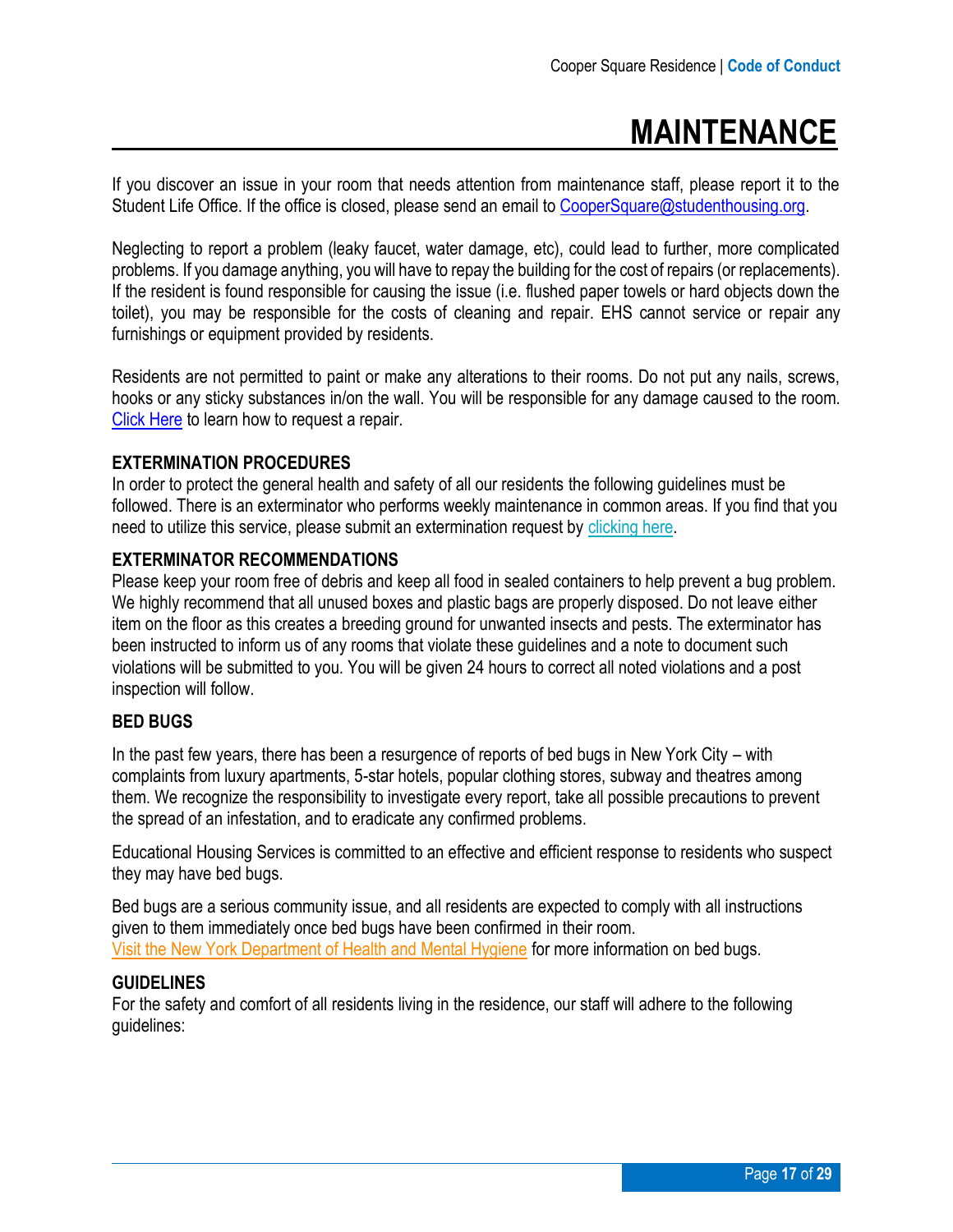- As soon as a resident suspects that they may have bed bugs, they should stop by the Student Life Office, contact us by email at [Coopersquare@studenthousing.org](mailto:Coopersquare@studenthousing.org) or call us at 646-688-3181 to report.
- We will contact our designated licensed exterminator who will perform a thorough inspection of the room in question. Should a resident notify us on a weekend or holiday day, the exterminator will check the room the next business day. Residents who report suspected bed bugs will not be granted a room or furniture change. This is crucial so that we can prevent the spread of bed bugs if they are found to be in the resident's room and belongings.
- Residents may not, at any time, deny Educational Housing Services staff to access to their room.
- If the exterminator finds that there are no bed bugs activity present in the room, then no further action will be taken. The resident will be asked to continue monitoring their living space, and to notify us immediately if there are further problems. It is crucial the resident remains in their own room to prevent contamination of other rooms.
- If the exterminator concludes that bed bugs are present in the room we will provide the affected resident(s) with a detailed list of instructions for the removal and laundering of their personal items. EHS will not cover the cost of anything a resident needs to wash and/or dry clean, or have laundered by an outside vendor.
- Only the approved EHS exterminator can confirm or deny the presence of bed bugs not a resident, doctor or any outside person.

<span id="page-17-0"></span> **NOISE**

You live in a community where it is essential that you respect your neighbors. Please keep sound levels low within your room and comply with requests to reduce intrusive noise levels. New York City ordinances require quiet hours from 11pm - 9am. Regardless of the hour, courtesy policies are always in effect. Please respect your neighbor's space. Repeated violations of the noise policies will subject you to [disciplinary sanctions.](#page-9-3) We want to provide residents with an atmosphere where they can relax and study. Please adhere to all signage concerning noise and quiet hours.

#### <span id="page-17-1"></span>**AMPLIFIED SOUND AND MUSICAL INSTRUMENTS**

The residences are not designed for playing amplified musical instruments or high watt stereo equipment. Residents who wish to play or practice should wear headphones or muffle their instruments.

#### <span id="page-17-2"></span>**COURTESY AND QUIET HOURS**

It is expected that each resident will extend courtesy and consideration and be sensitive to the needs of other residents at all times. Courtesy Hours are in effect at all times in the residence. Each resident and his/her visitors have the responsibility to act with consideration toward other individuals who choose to study or sleep. Quiet Hours are defined as periods of time when noise will be kept to a minimum to allow study and sleep. Quiet hours are in effect each night from 11pm to 9am. Radios, stereos, and televisions must be played at lower volume levels that will not disturb other residents.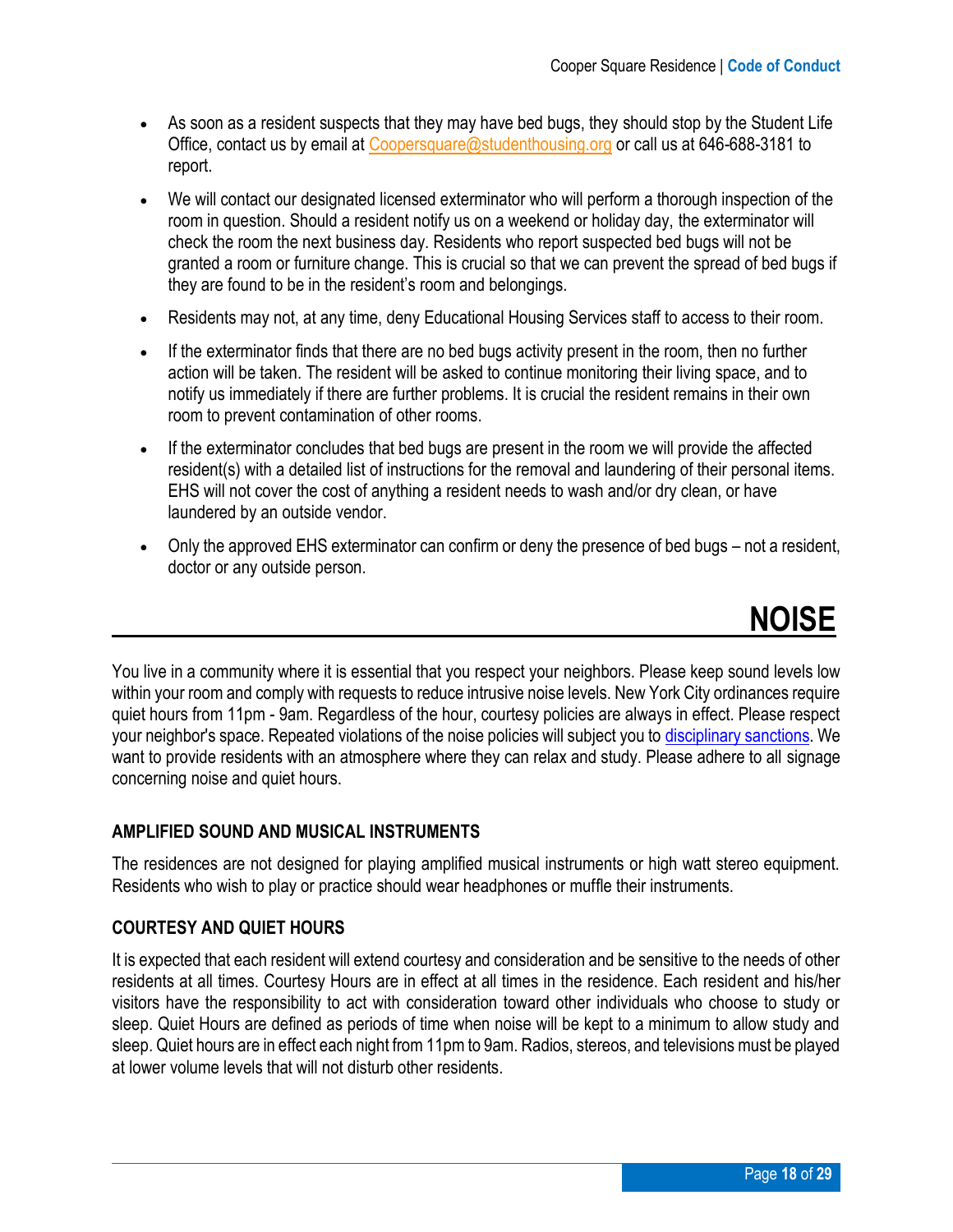If a sound can be heard through the walls to another resident or from the hallway, it is considered too loud.

### <span id="page-18-0"></span> **PARENTAL NOTIFICATION**

We reserve the right to contact the parent(s) or guardians(s) of residents under the age of 21 involved in dangerous and/or inappropriate behaviors that are threatening to oneself or others. EHS staff members will make a decision on whether to contact parents depending on the severity of the situation.

### <span id="page-18-1"></span> **PROHIBITED ITEMS**

There is a refrigerator, microwave and a stovetop rage provided for you in your suite.

The following items are prohibited, if found in your room there will be a penalty fee of \$100.00, disciplinary action will be taken and item(s) will be confiscated, donated or discarded:

- Halogen lighting equipment
- Electric or gas-powered heaters
- Candles, incense, smoking and/or drug paraphernalia of any kind
- Flammable decorations such as Christmas lights etc.
- Furniture or microwave not provided by EHS.
- Illegal substances of any nature
- Explosives, fireworks, weapons of any kind, smoke laden materials, and/or instruments
- Hover boards, self-propelled scooters

You are allowed to have the below items in your suite:

- Electric Kettles automatic shut offs
- Irons with automatic shut offs
- Crock pots
- Hot air popcorn popper
- Curling Irons with automatic shut offs
- One cup coffee maker such as a Keurig

#### <span id="page-18-2"></span>**BURNING SUBSTANCES**

Burning any substance in the residence is not permitted. This includes, but is not limited to, burning of candles, matches, water pipes and incense. Water pipes, candles and incense are prohibited in the residence, if found, these will be confiscated and disposed of by staff.

EHS reserves the right to enter the rooms at any time without warning if EHS has a reasonable suspicion that burning substances is occurring.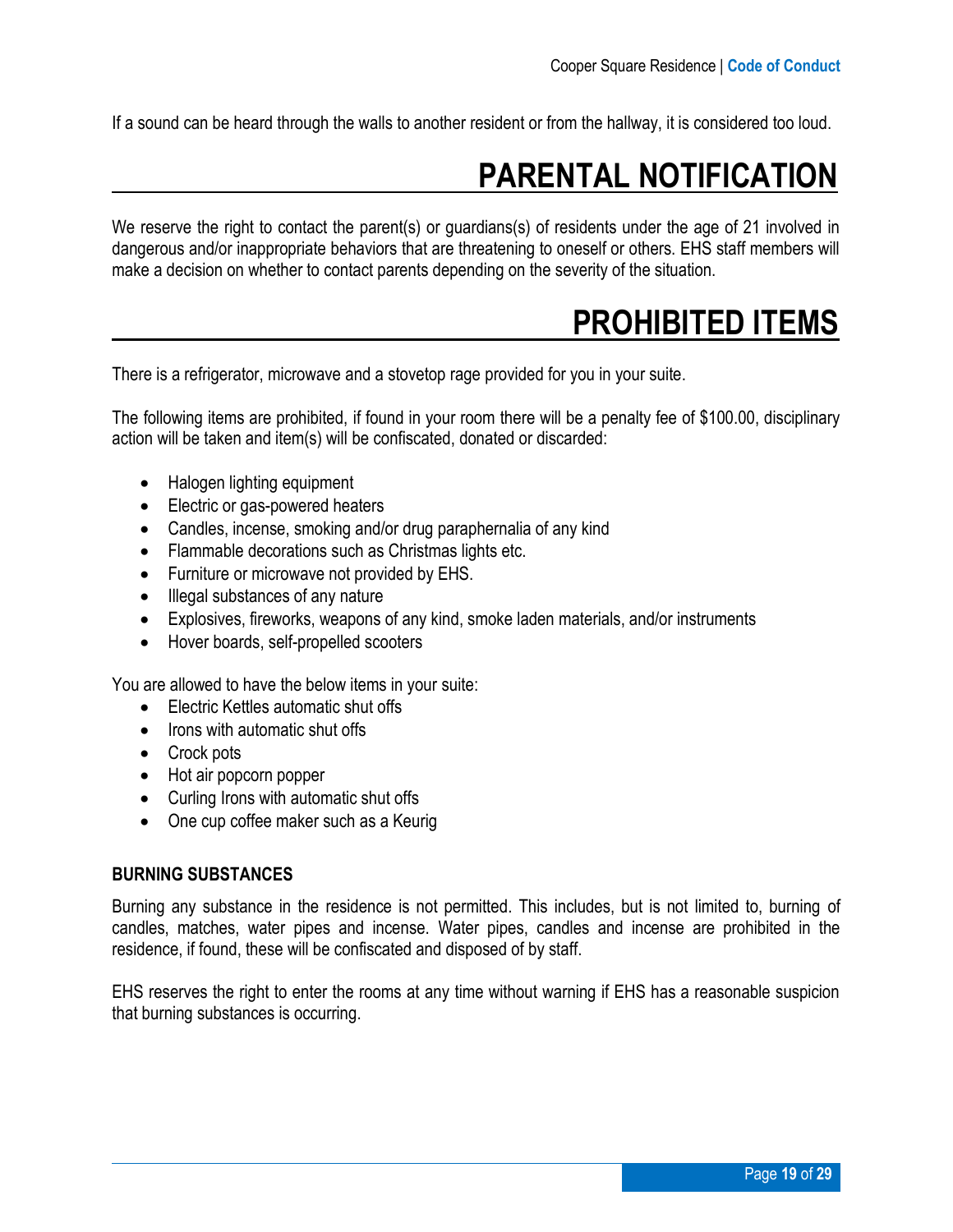#### <span id="page-19-0"></span>**FIREARMS AND EXPLOSIVES**

Firearms, paintball guns, bow and arrows, ammunition, fireworks, gasoline and other combustible or explosive items are prohibited from the residence. If any of these or similar items are discovered, local authorities will be contacted.

#### <span id="page-19-1"></span>**OUTSIDE FURNITURE**

Outside furniture is prohibited in the residence. We do not allow outside furniture in order to ensure fire safety and cleanliness of the rooms. Additionally, outside furniture can contribute to pest problems. All rooms are furnished appropriately for its occupants. However, you are allowed to bring a television as we do not provide one.

EHS may amend these guidelines at any time and reserves the right to require the immediate removal of any outside furniture for any reason. Residents are responsible for removing outside furniture from their room when they move out of the building or they will be charged for its removal.

#### <span id="page-19-2"></span>**WEAPONS**

Weapons include instruments used to inflict harm, or that could reasonably cause fear or inflictions of harm, and any item that may be deemed weapons under applicable laws, including but not limited to a pistol, revolver, shotgun, rifle, firearm, stun gun, BB or pellet gun, taser, electronic dart gun, and other instrument that launches a projectile by pressure resulting from combustion of propellant material, including a weapon related to or using air, sound, flare, hunting, or springs; bombs, grenades, mines, explosives, or incendiary device (which can include "ignition devices", aerosols and fireworks) and daggers, stilettos, swords, switchblade knives, gravity knives having a blade exceeding four inches in length; and including parts, components, spare parts, or ammunition relating to the above. A disarmed weapon is a weapon.

If you have any questions, please email [CooperSquare@studenthousing.org.](mailto:CooperSquare@studenthousing.org) [Click here](http://s3.amazonaws.com/ehs-website-production/assets/assets/original/CQLiving.pdf) for more information on Outside Furniture and [Health and Safety Information](http://s3.amazonaws.com/ehs-website-production/assets/assets/original/CQLiving.pdf).

### <span id="page-19-3"></span> **PETS**

For the sake of cleanliness and safety, residents are not permitted to have pets or animals of any kind, including fish and reptiles, at any time in the building. Residents found with animals in their custody will be subject to [disciplinary sanctions](#page-9-3) and will be required to remove the pet immediately.

### <span id="page-19-4"></span> **RECREATION**

Playing any sports in the hallways, lobbies or lounges is strictly prohibited.

#### <span id="page-19-5"></span>**BICYCLES & ROLLERBLADES**

You are permitted to have a bicycle, rollerblades, and skateboard; however, you must store them in your own room (Note that if you have a roommate you will have limited space). You are NOT ALLOWED to ride them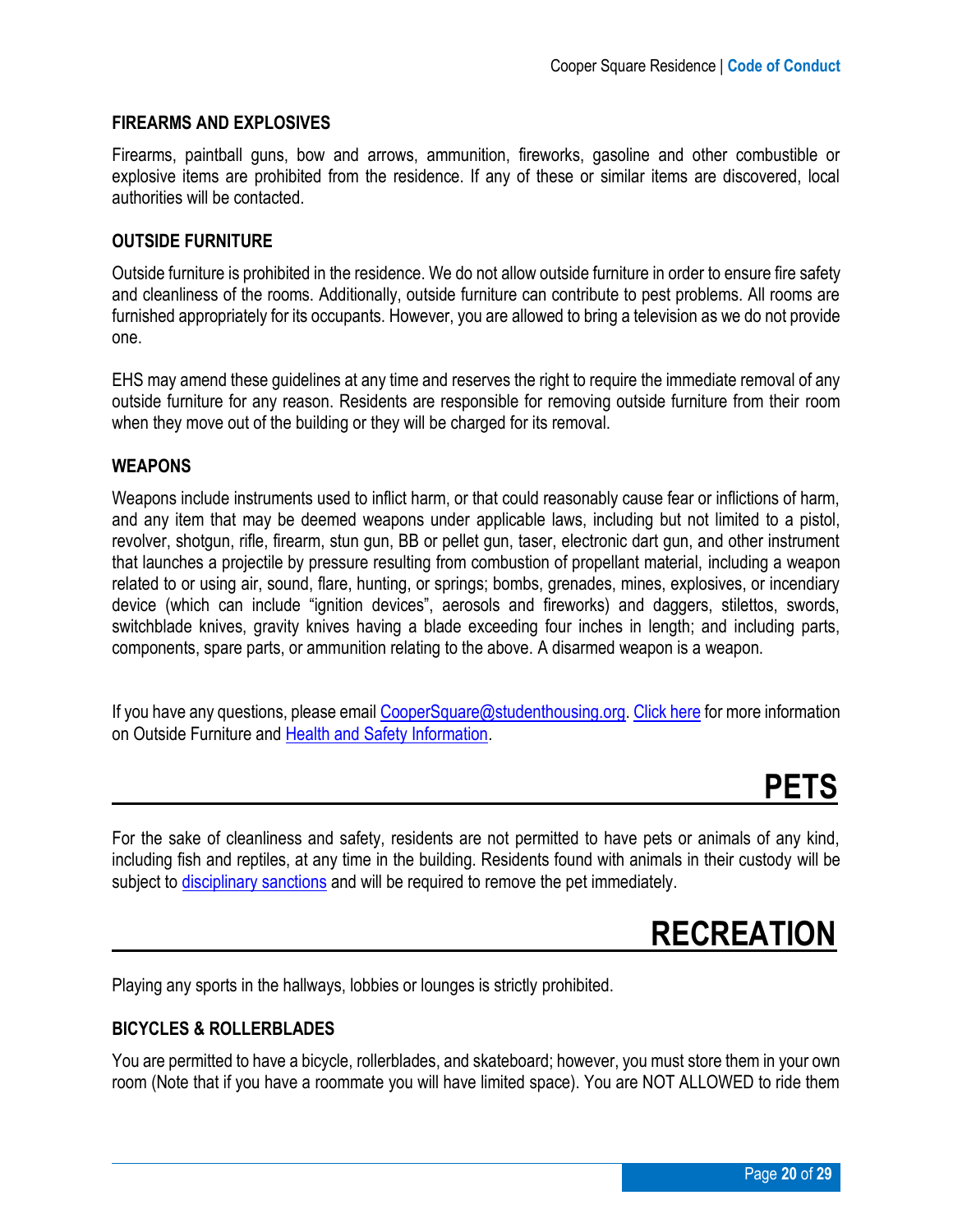anywhere inside the building including the lobbies. Any bicycle, roller blades, and skateboard (or anything else, including doormats) left outside in the hallway is a safety hazard and will be promptly confiscated.

#### <span id="page-20-0"></span>**GAMBLING**

Gambling in your room or anywhere within the residence is not permitted.

#### <span id="page-20-1"></span>**HOVER BOARDS**

Due to recent concerns surrounding hover boards, self-propelled scooters and similar devices, they are prohibited to be stored or used in any part of the residence.

### <span id="page-20-2"></span> **RESTRICTED AREAS**

Residents are strictly prohibited from going into certain areas including but not limited to: electrical closets, storage closets and areas in the lower/basement level. Residents cannot take emergency exits unless there is an emergency.

#### <span id="page-20-3"></span>**ROOFTOPS**

Residents are strictly forbidden to be on the roof at any time for any reason (except by the request of a New York Fire Official). Any violation of this policy will lead to [disciplinary sanctions.](#page-9-3)

### <span id="page-20-4"></span> **RIGHTS AND RESPONSIBILITIES**

Each resident living in an Educational Housing Services facility possess specific individual and group rights and responsibilities which serve to guide housing personnel in making decisions concerning resident welfare and behavior.

Each resident has the right to engage in activities that are part of Educational Housing Services. However, these rights carry with them reciprocal responsibilities on the part of the individual to ensure these same rights and responsibilities that are associated with community living.

#### <span id="page-20-5"></span>**RESIDENTS HAVE THE RIGHT…**

- To have free access to their living accommodations.
- To live in a clean and secure environment.
- To written copies of housing rules and regulations, or individual building policies which govern individual and group behavior.
- To the respect and safety of personal property.
- To study without interruption or interference.
- To be free of intimidation or harassment.
- To enforce the housing agreement/contract.
- To direct access to staff, which provides assistance, guidance and support as needed.
- To equitable treatment when behavior is in question.
- To host visitors, within established guidelines.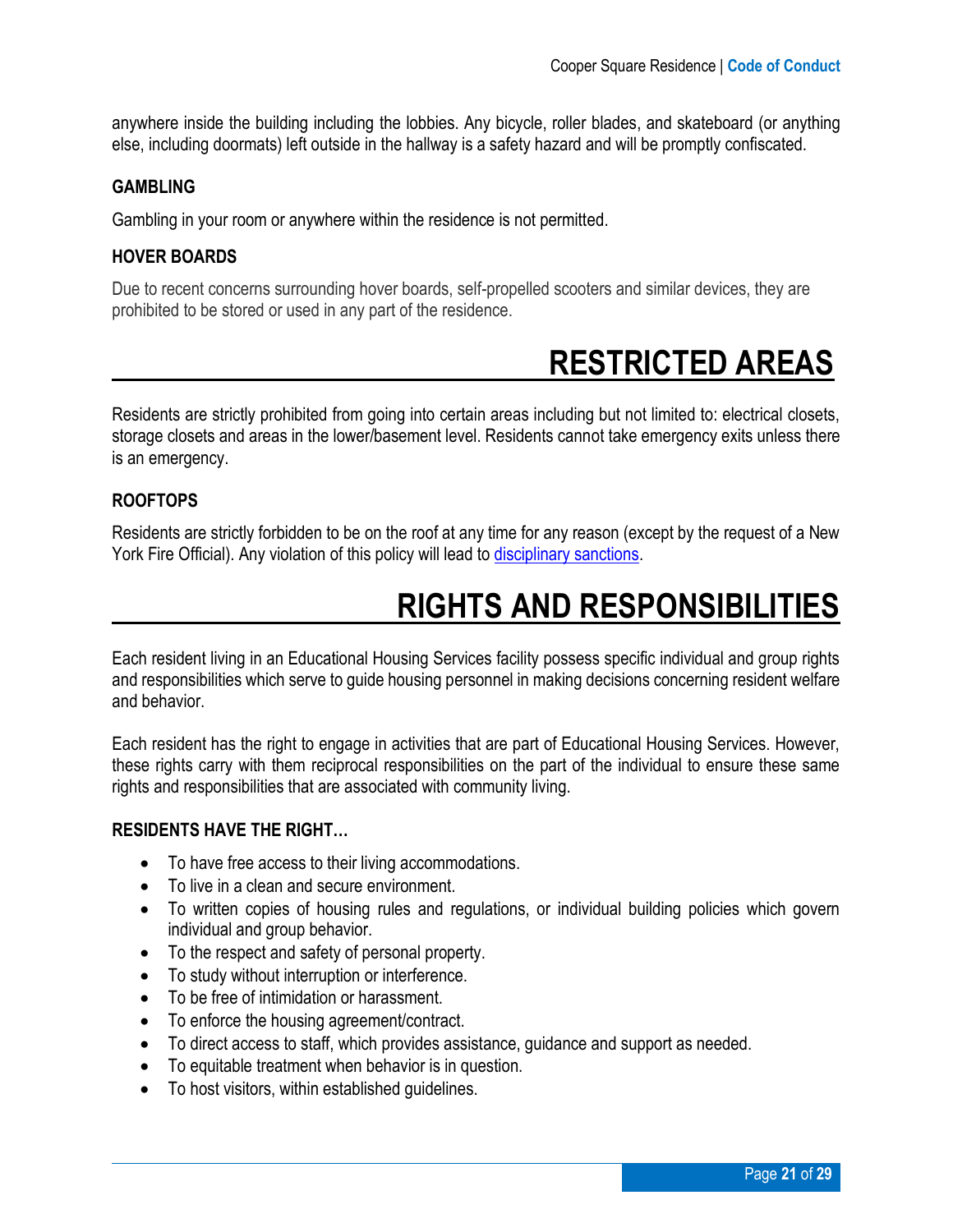• To individual and group educational and developmental opportunities in their living community.

#### <span id="page-21-0"></span>**RESIDENTS HAVE THE RESPONSIBILITY...**

- To adhere to rules and regulations.
- To comply with reasonable requests made by EHS staff and those appointed by them.
- To meet expected room payments.
- To monitor and accept responsibility for the behavior of their visitors when applicable.
- To respect the rights of others, as stated above.
- To report violations of rules and regulations to appropriate staff.
- To express themselves individually or by association with groups.
- To participate in judicial proceedings to determine appropriate standards of behavior when applicable.
- To contribute positively to the community by participating in educational and developmental activities. To abide by all applicable city, state, and federal laws.

### <span id="page-21-1"></span> **ROOM ASSIGNMENTS**

Room assignments will be made solely by Educational Housing Services and/or by your school/company. Both reserve the right to change room assignments as reasonably required and will do its best to accommodate roommate requests. EHS cannot provide you with your roommate information prior to your arrival because of changes that may occur before you arrive. We primarily focus on gender, age, school/internship, and then we take into consideration any other special requests.

In the event of a roommate conflict, EHS and/or your school/university reserves the right to relocate one or all roommates to another room equal to resident's current rental payment. Roommate changes are subject to a full review by the EHS Associate Director.

If EHS determines that you do not fit into a positive environment or if we consider that you are a threat to our EHS community, this will constitute termination of your contract. EHS reserves the right to terminate your contract if it is determined that you cannot fit into the community in a positive manner.

EHS discourages residents who are in a romantic relationship – regardless of sex, gender, gender identity or gender expression – to live together in apartments or rooms shared with other residents. Residents in romantic relationships may apply to live together in any apartment or room type that is not shared with additional residents and must each identify their intended roommate(s) upon booking and complete a Mixed Gender Form with their Housing Advisor.

In the event of roommate issues between residents in a romantic relationship, residents will be required to relocate.

### <span id="page-21-2"></span> **ROOM ENTRY**

Residents living in the residence can expect a level of privacy in their rooms, as well as in the community at large. However, Educational Housing Services reserves the right to enter rooms without notice to room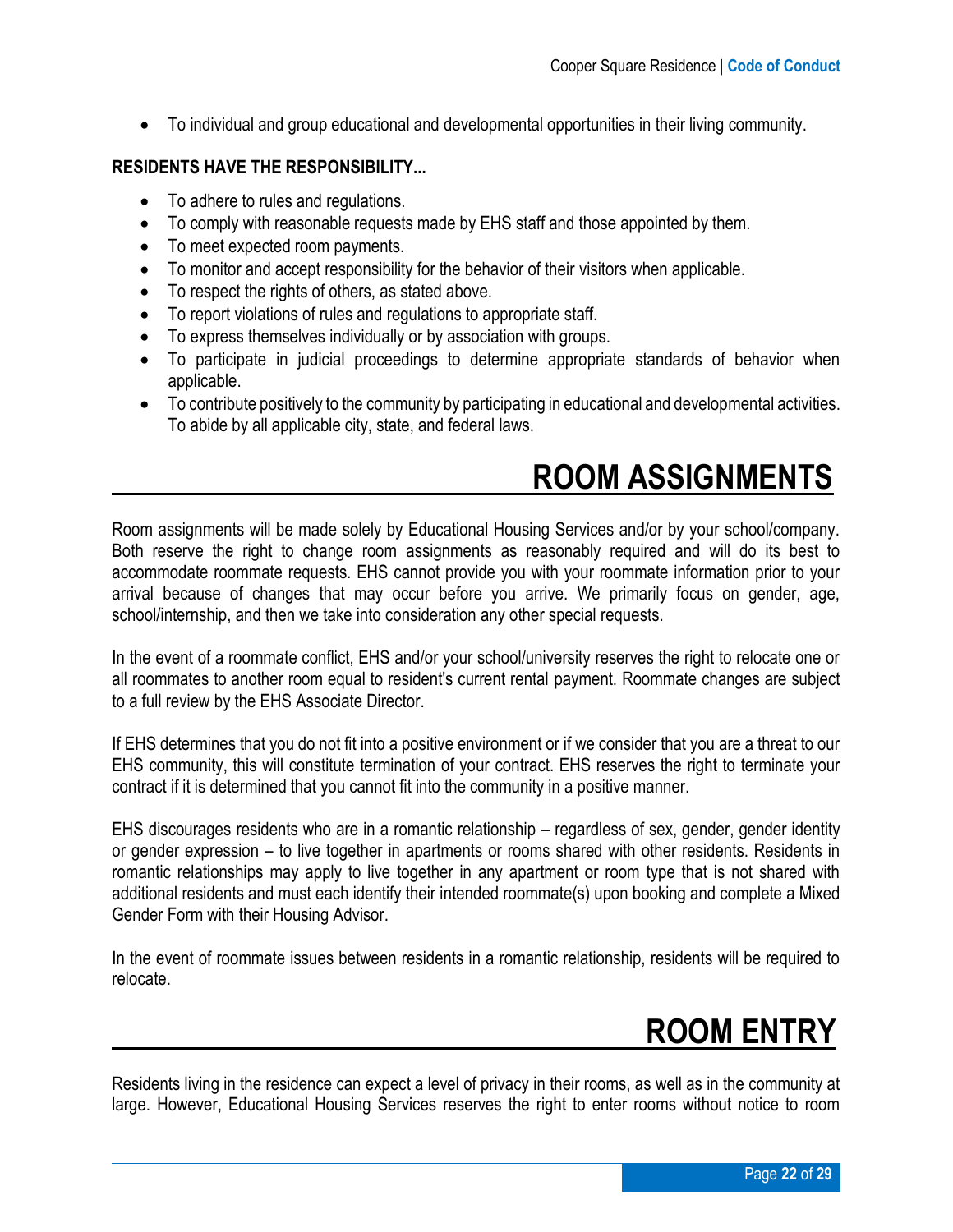occupants for reasons related to safety, maintenance, alteration, security, health, violation of drug and alcohol policies, fire-code compliance, facility maintenance, violation of burning substance policy, legal, reasonable cause, or discipline. In such cases, entry shall be preceded by a knock and verbal identification.

Educational Housing Services reserves the right to enter into any resident's room without prior notice. Entry may be made even if a resident is not present. Such entry does not include the authority to search personal belongings in a resident's desk, closet, bureau, etc. However, it does provide authority to perform necessary functions such as safety, maintenance, and room inspection. At the time of such entry, any prohibited articles that are in plain sight may be reported and confiscated.

#### <span id="page-22-0"></span>**TRESPASSING**

You are not permitted to enter into, attempt to gain access to, forcefully/passively access another resident's room or any other restricted area of the residence without a written permission by EHS. Those that attempt to gain access without express written or in-person verbal communication will be held responsible for breaking-and-entering.

### <span id="page-22-1"></span> **ROOM CONDITION REPORT (RCR)**

Once you move in, it may be required that you complete a Room Condition Report within 24 hours of your arrival. An EHS Staff member will give you this form upon your check-in. Upon completion of your room condition report, the Student Life Staff will report any work requests that you noted on the report. In the event you do not complete a Room Condition Report you may be liable for any pre-existing damage to the room.

You are responsible for reporting any damage that may be in your room upon move in, as the semester continues we will keep a record of any work orders reported. Failure to do so may cause you to incur damage costs at the end of your stay. [Click here](http://s3.amazonaws.com/ehs-website-production/assets/assets/original/CQLiving.pdf) to learn how to report a repair.

### <span id="page-22-2"></span> **SECURITY**

Security personnel are posted at the entrance of the building. Do not congregate around this area. Please be mindful of your behavior at all times and note that there are surveillance cameras throughout the building.

### <span id="page-22-3"></span> **SEXUAL HARASSMENT POLICY**

Sexual harassment is prohibited by Title VII of the 1964 federal Civil Rights Act, New York State Human Rights Law and, in some instances, local law (for example, the New York City Administrative Code). Educational Housing Services is committed to the principle that no employee, resident, or applicant for employment should be subject to sexual harassment. Educational Housing Services strives to provide residences, workplaces and learning environments that promote equal opportunity and are free from illegal discriminatory practices, including sexual harassment.

Sexual harassment is a violation of federal and state laws and of Educational Housing Services policy, as is retaliation against any individual who in good faith files a complaint of sexual harassment or cooperates in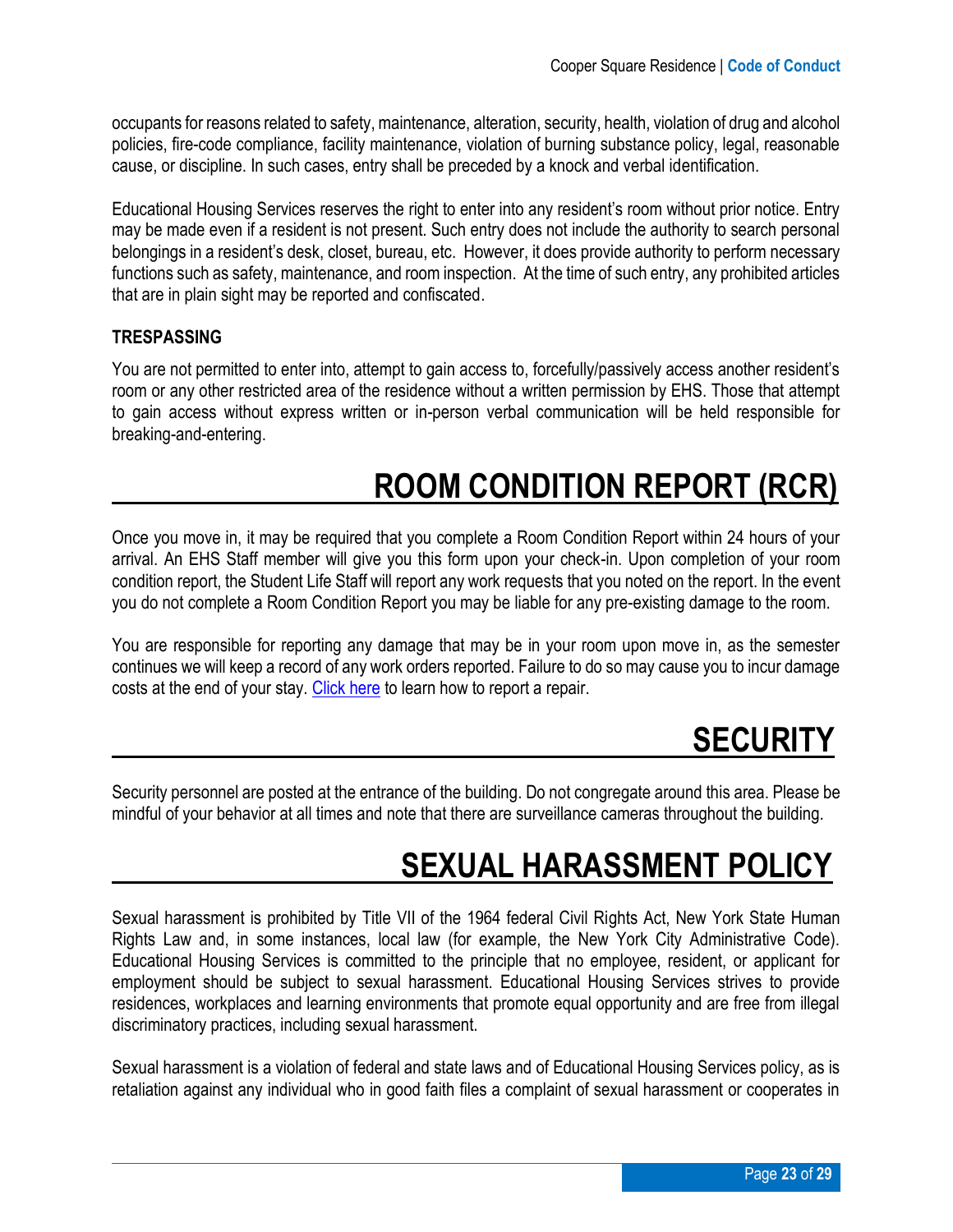the investigation of such a complaint. Upon receipt of a complaint of sexual harassment or retaliation, Educational Housing Services will undertake a fair and thorough investigation, with due regard for the rights of all parties. Every reasonable effort will be made to protect the confidentiality of the parties during the investigation. After an investigation, any person who is found to have sexually harassed or retaliated against another will be subject to discipline, up to and including expulsion from an Educational Housing residence and from employment, if an employee of Educational Housing Services. Educational Housing Services does guarantee, however, that credible accusations of inappropriate sexual remarks or actions will be investigated promptly, thoroughly, and fairly. All findings will be turned over to the appropriate authorities for adjudication.

#### <span id="page-23-0"></span>**DEFINITION OF SEXUAL HARASSMENT**

Sexual harassment is defined as sexual advances, requests for sexual favors, and any other verbal or physical conduct of a sexual nature, whether intentional or unintentional, where:

- an individual's submission to or rejection of the conduct is made, either explicitly or implicitly, a term or condition of employment or of status in a course, program, or activity, or is used as a basis for employment or academic decision; or
- the conduct has the purpose or effect of unreasonably interfering with an individual's work performance, academic performance, or educational experience, or of creating an intimidating, hostile, humiliating, or offensive working, educational, or living environment.

#### <span id="page-23-1"></span>**EXAMPLES OF SEXUAL HARASSMENT**

It is not possible to list all circumstances that might constitute sexual harassment. In general, sexual harassment encompasses any sexually related conduct which causes others discomfort, embarrassment, or humiliation, and any harassing conduct, sexually related or otherwise, directed toward an individual because of that individual's sex.

Such conduct is subject to this policy whenever it occurs in a context related to the employment or academic environments, or if it is imposed upon an individual by virtue of an employment or academic relationship. A determination of whether conduct constitutes sexual harassment is dependent upon the totality of the circumstances, including the pervasiveness or severity of the conduct.

#### **The following examples of conduct may constitute sexual harassment:**

- Unwelcome sexual advances—whether they involve physical touching or not;
- Sexual epithets, jokes, written or oral references to sexual conduct, gossip regarding one's sex life;
- Comment on an individual's body, comment about an individual's sexual activity, deficiencies, or prowess;
- Displaying sexually suggestive objects, pictures, or cartoons; this includes resident rooms
- Unwelcome leering, whistling, brushing against the body, sexual gestures, or suggestive or insulting comments;
- Inquiries into one's sexual experiences; and
- Discussion of one's sexual activities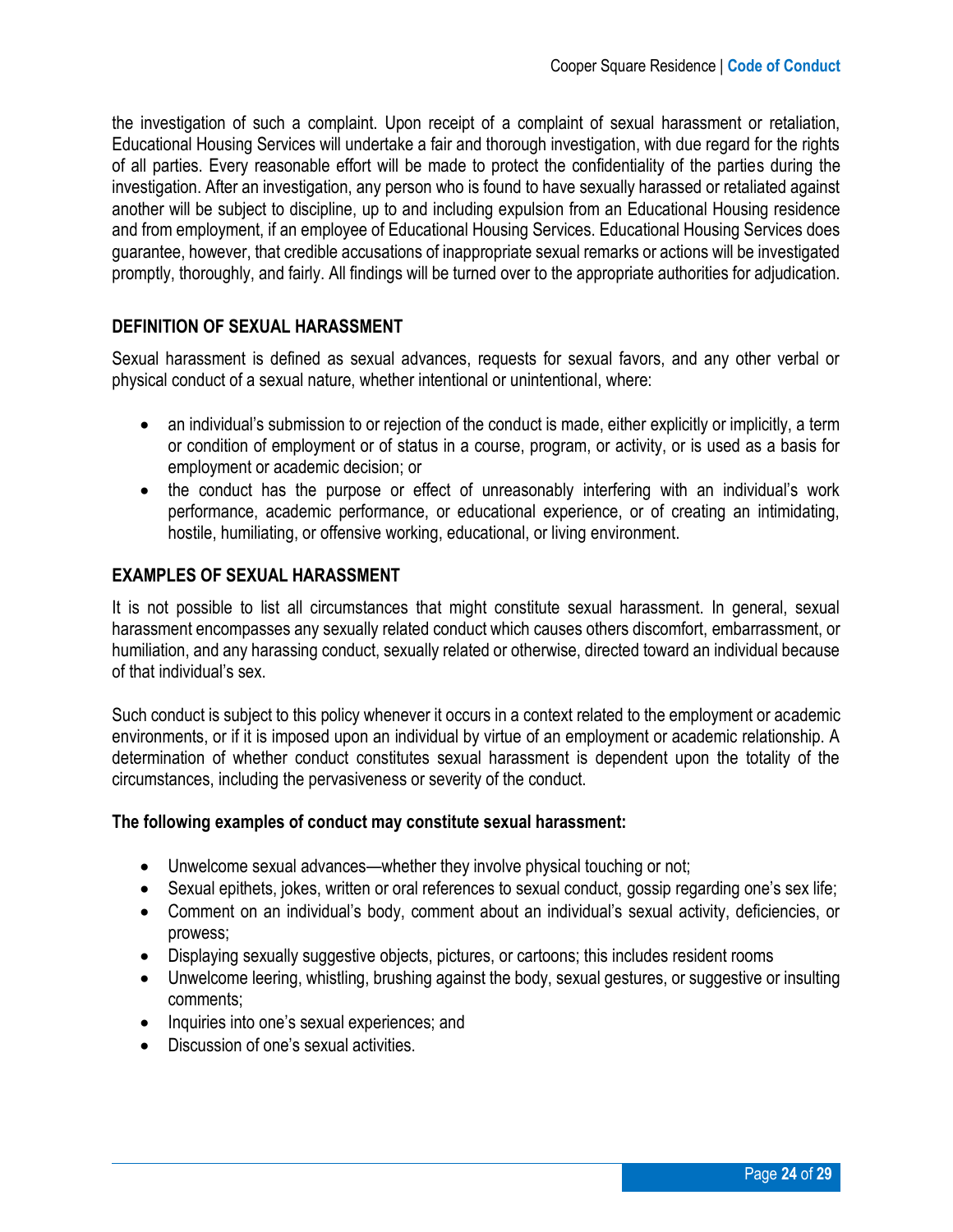In order to constitute sexual harassment, conduct must be unwelcome. Conduct is unwelcome when the person being harassed does not solicit or invite it and regards it as undesirable or offensive. The fact that a person may accept the conduct does not mean that he or she welcomes it.

Educational Housing Services, its employees, and residents also must be aware of the need for freedom of inquiry and openness of discussion in their educational pursuits and must strive to create and maintain an atmosphere of intellectual seriousness and mutual tolerance in which these essential features of academic/resident life can thrive.

#### <span id="page-24-0"></span>**COMPLAINTS**

We highly encourage you to contact your College or University – Student & Judicial Affairs Departments if you have any questions or concerns about sexual harassment, or if you wish to file a complaint of sexual harassment. However, you are strongly encouraged to contact immediately the appropriate agency listed below:

| <b>Company/School</b>                                    | <b>Who to Contact</b>                    | <b>Contact Information</b>                                                            |
|----------------------------------------------------------|------------------------------------------|---------------------------------------------------------------------------------------|
| <b>Educational Housing Services</b>                      | Associate Director                       | Phone: TBD<br>Email: Coopersquare@studenthousing.org                                  |
| <b>Educational Housing Services</b>                      | Director Of Public<br>Safety Fred Neglia | <b>Phone: 212-977-7622 Ext. 3624</b><br><b>Email:</b> publicsafety@studenthousing.org |
| <b>New York City Police</b><br><b>Department</b>         |                                          | <b>Phone:</b> 646.610.5000 or by dialing 311                                          |
| <b>NYC Commission on Human</b><br><b>Rights (NYCCHR)</b> |                                          | 311 or 212-306-7450<br>Website: www.nyc.gov/html/cchr                                 |
| <b>NOW NYC Hotline</b>                                   |                                          | Phone: 212.627.9895                                                                   |

#### **Call 911 only for emergencies and imminent physical danger to yourself or another**

### <span id="page-24-1"></span> **SIGNAGE**

Exhibiting or affixing any sign, advertisement, notice or other lettering, flags or banners on any part of the outside of your room, door or the building (including signage inside your room if it can be viewed from the outside) is prohibited, as is attaching or hanging any projections (radio or television antennas, awnings, flags, banners, etc.) on the outside walls or windows of the building.

#### <span id="page-24-2"></span>**BULLETIN BOARDS/E-BOARDS**

Bulletin boards are located on each floor and are intended to provide a space to publicize community events and provide necessary information to the community. The information distributed via the EHS Student Life bulletin boards and e-boards must be done so with the consent of an EHS staff member. Please note that any information posted around the residence without the consent of Student Life will be removed. Vandalism of any bulletin boards/ e-boards will be subject to [disciplinary sanctions.](#page-9-3)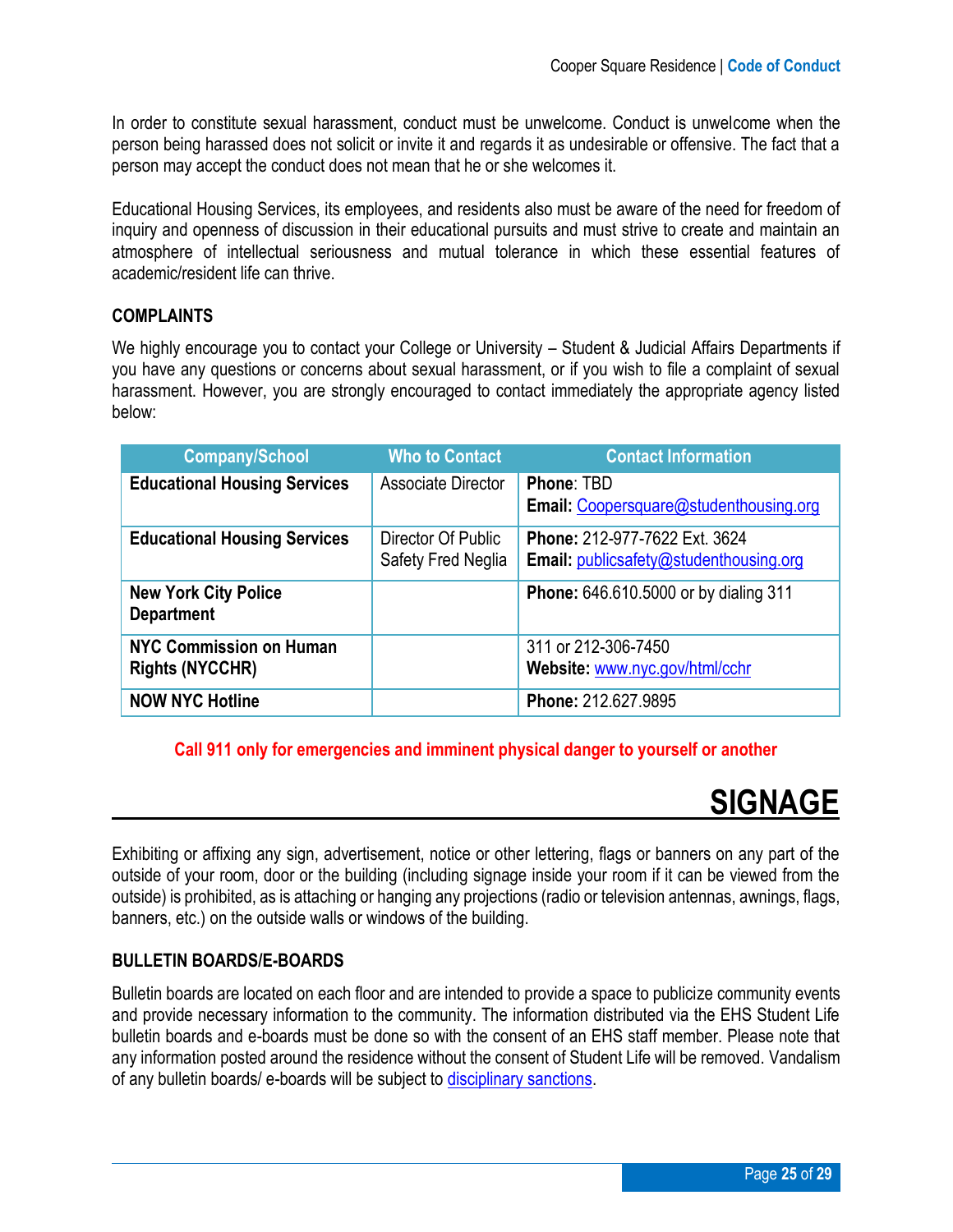### <span id="page-25-0"></span> **SMOKING**

Smoking tobacco or any other substance (and including "vaping" or the consumption or use of electronic cigarettes) is not permitted in your rooms or anywhere else in the building. If you need to smoke, please do so outside the building but do not loiter directly in front the building, and do not block the entrances.

#### **STATEMENT ON MEDICAL MARIJUANA**

While prescribed use of marijuana for medical purposes has been authorized in several states, the Drug Free Schools and Communities Act, a Federal law still classifies marijuana as an illegal substance and requires that schools prohibit it in residence halls. Therefore, in compliance with the Federal Law, EHS does not permit possession, use, or distribution or marijuana in any form, for any purpose, on campus. Residents with a prescription should be advised to speak with their health care professional to discuss alternatives.

### <span id="page-25-1"></span> **SOCIAL MEDIA**

Please note that it is possible that a staff member may unintentionally encounter inappropriate resident conduct, or such conduct may be brought to the staff member's attention by another. In general, a resident's conduct in non-EHS affiliated online communities should not be subject to EHS [disciplinary sanctions](#page-9-3) unless the information relates to documented incidents which occurred within an EHS property or the conduct seriously affects the resident's position as a member of the community. Note, however, that this policy reflects EHS and does not necessary reflect the policies of your school or employer.

### <span id="page-25-2"></span> **SOLICITATION**

It is prohibited to conduct any business or commercial enterprise from the building. You are prohibited from unauthorized solicitation, membership recruitment, subscription, polling, posting, placing materials underneath doors, canvassing, and commercial sale of products, services, or tickets in any residence. Additionally, under no circumstances is prostitution or escort services permitted in the residences at any time.

### <span id="page-25-3"></span> **STORAGE**

There is no extra storage space available. Please do not bring more personal property than you can keep within your room. Summer storage is also not available, and anything left behind will be considered abandoned (see [Abandoned Property](#page-4-4) section) and you will incur appropriate charges. You may check out local storage spaces such as City Closets or Manhattan Mini Storage for your storage needs, but EHS makes no representations or warranties about their services and assumes no liability for personal property stored off-site.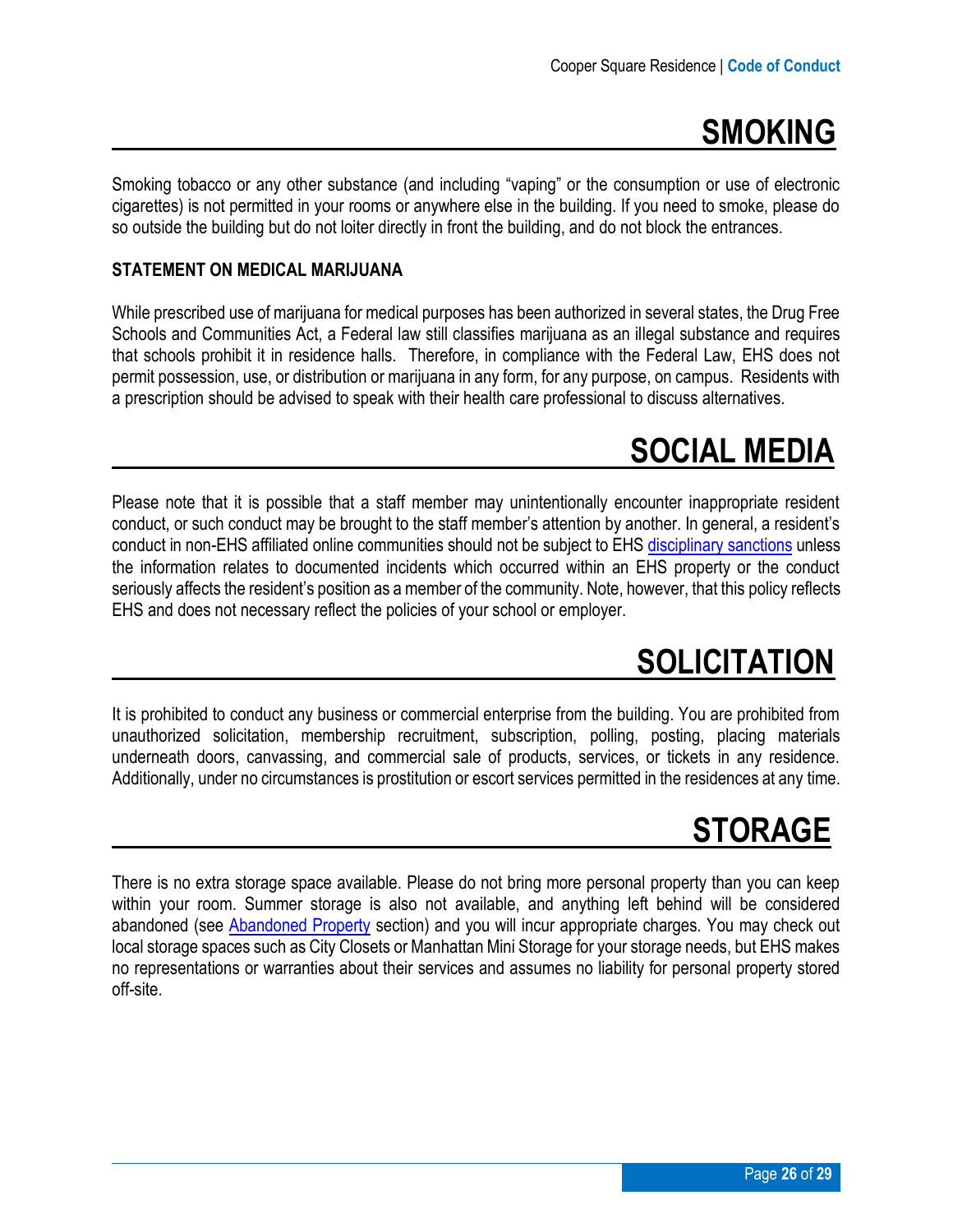### **VACCINATION POLICY**

In support of Educational Housing Services Inc. (EHS) commitment to health and safety for all members of its community, EHS will be requiring all residents to be vaccinated against COVID-19. Therefore, all residents planning to live in EHS housing must be vaccinated before arrival at an EHS residence.

EHS will accept any vaccine authorized by the United States as approved by the [Food and Drug](https://www.fda.gov/emergency-preparedness-and-response/coronavirus-disease-2019-covid-19/covid-19-vaccines) [Administration](https://www.fda.gov/emergency-preparedness-and-response/coronavirus-disease-2019-covid-19/covid-19-vaccines)  [\(FDA\)](https://www.fda.gov/emergency-preparedness-and-response/coronavirus-disease-2019-covid-19/covid-19-vaccines) or the [World Health Organization \(WHO\).](https://www.who.int/news/item/01-06-2021-who-validates-sinovac-covid-19-vaccine-for-emergency-use-and-issues-interim-policy-recommendations) This information may change as the FDA and WHO authorize (or approve) additional vaccines.

#### **Completion of the vaccine process is defined as:**

- At least 14 days after second dose of a two-dose vaccine regime.
- At least 14 days after receiving a single dose vaccine (currently only the Janssen/Johnson & Johnson vaccine).

In limited situations where a resident has difficulty accessing an approved vaccine, the resident will be required to comply with additional COVID testing requirements and other preventative measures.

#### **HOW TO SUBMIT PROOF OF VACCINATION:**

Residents who reserve directly with EHS, will receive specific instructions on how to submit proof of vaccination via email. Residents who reserve directly with their school will submit their vaccination records to their respective school.

#### **INTERNATIONAL STUDENTS**

All international residents are required to submit their proof of vaccination prior to the arrival to the residence. If you are unable to get vaccinated in your country, you will have one week after arrival to receive the first dose of a vaccination in the United States. You will also need to submit a Negative COVID19 test taken three days prior to your arrival. In the meantime, you will not be permitted to use any common areas andmay have to isolate in your room. Further instructions will be sent to residents arriving unvaccinated via email.

#### **WHERE CAN I GET VACCINATED?**

Please c[heck covid19vaccine.health.ny.gov](https://nam12.safelinks.protection.outlook.com/?url=http%3A%2F%2Fcovid19vaccine.health.ny.gov%2F&data=04%7C01%7Crhaynes%40studenthousing.org%7C42ed89dbb11f42bc256a08d922191a44%7Cb7f7f1ac74504329b4e9aaf5e315dead%7C1%7C0%7C637578313657694816%7CUnknown%7CTWFpbGZsb3d8eyJWIjoiMC4wLjAwMDAiLCJQIjoiV2luMzIiLCJBTiI6Ik1haWwiLCJXVCI6Mn0%3D%7C1000&sdata=S4BYB1MvBg8fNCnNWNceDQRCy1Jprr3gEgYfz8V8IKE%3D&reserved=0) to schedule an appointment in New York. However, there are many places including local pharmacies giving out vaccinations! It's easy to get one, you just have to go.

### <span id="page-26-0"></span> **VANDALISM**

<span id="page-26-1"></span>Any resident who defaces public property or any area in any residence (or the surrounding neighborhood) will be subject to [disciplinary sanctions,](#page-9-3) appropriate fines, and responsible for cleaning and repairing the defaced area.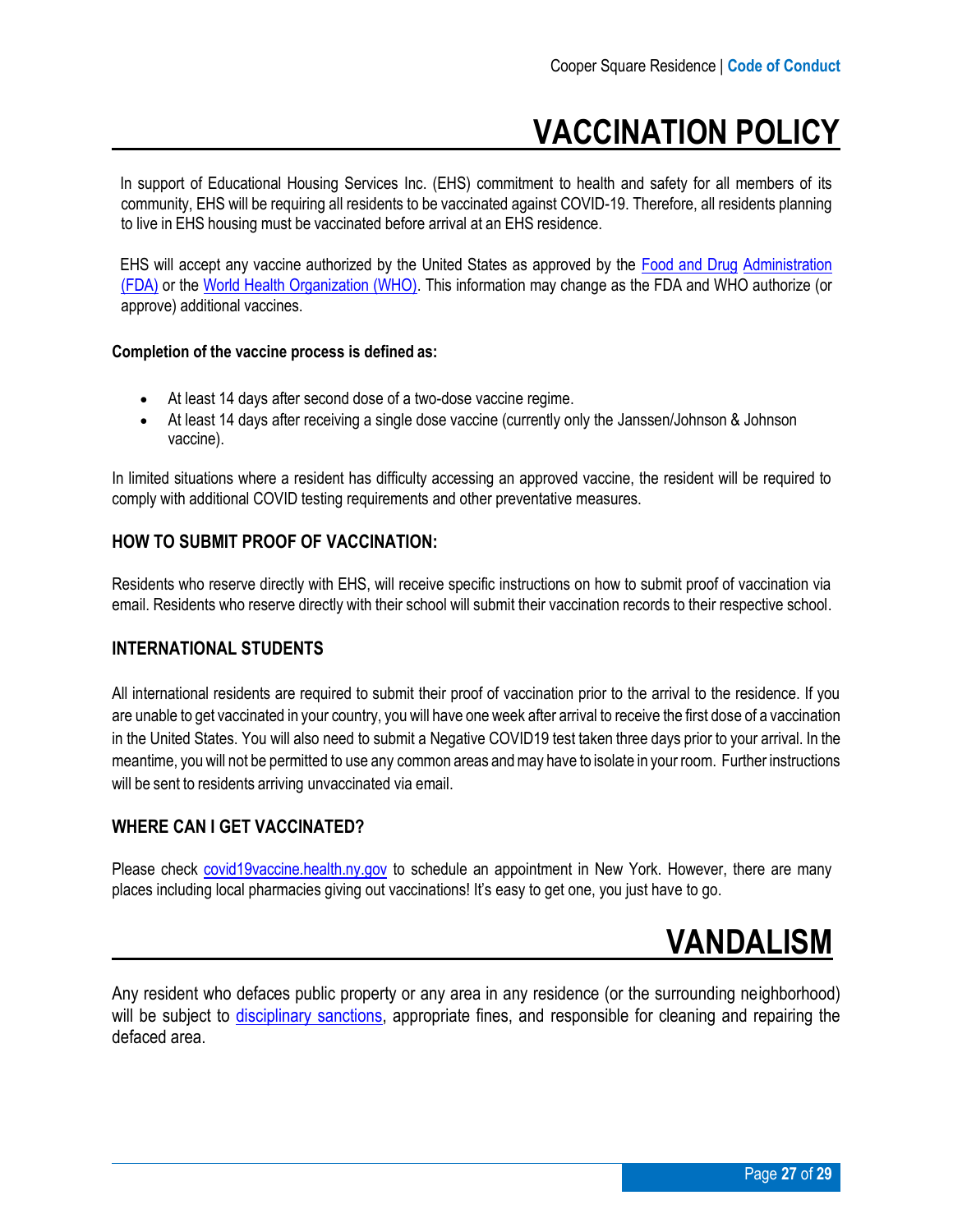#### **OUTDOOR TERRACE**

Even a small item that falls or is thrown out of your window can seriously injure or even kill a pedestrian. You are NOT permitted to remove or tamper with these safety devices. Additionally, you should NEVER throw anything out your window or place any items on the ledge outside of your window. Any violation of this policy, you will be subject to the fullest extent of the law.

### <span id="page-27-0"></span> **VISITOR POLICIES**

#### **Overnight Visitors will be permitted as of June 6th, 2022**

With consideration to the health and safety of our community, the visitor policy will continue to be evaluated. We recognize that visitors are an integral aspect of the residential life experience. We will rely heavily on the public health guidelines as well as all residents following all COVID-19 related policies.

This policy exists to allow residents to have visitors in a manner that does not infringe upon the comfort or rights of other residents and maintains an appropriate level of safety and security in the building. Being and/or having a visitor is a privilege and not a right. Regardless of length of stay, the visitor is expected to abide by all college, building and EHS policies, procedures, regulations and standards. The host is responsible for the actions of their visitors at all times.

Any visitor who violates any EHS/school or building policy while in EHS housing is subject to penalties including EHS and/or school disciplinary procedures and/or legal penalties and will be asked to leave the residence. EHS and/or schools that work with EHS have the right to ban any visitor. The management maintains 24-hour security in the lobby as well as surveillance cameras in all hallways, elevators, and common areas.

#### **PROCEDURE:**

All residents must complete a Visitor Registration for their overnight visitor regardless of visitor's length of stay. For questions, email [CooperSquare@studenthousing.org.](mailto:CooperSquare@studenthousing.org)

- Upon arrival to the building, complete the EHS Visitor Registration Form. QRC code will be located at the security desk.
- Once screening is complete, the visitor will need to provide a photo ID, their confirmation email and the resident will need to provide their EHS ID to security.
- Once valid dates of registration and IDs are confirmed by security staff, the resident and visitor will be allowed access to the building.

#### **The following conditions must be met:**

- Residents may only have ONE visitor at a time.
- Visitor registration hours are between 8AM and 12AM. Unregistered visitors will not be allowed to enter the residence. NO exceptions.
- All visitors must be fully vaccinated (both doses of any 2-dose vaccine, or 1 dose of any single dose vaccine) against COVID-19